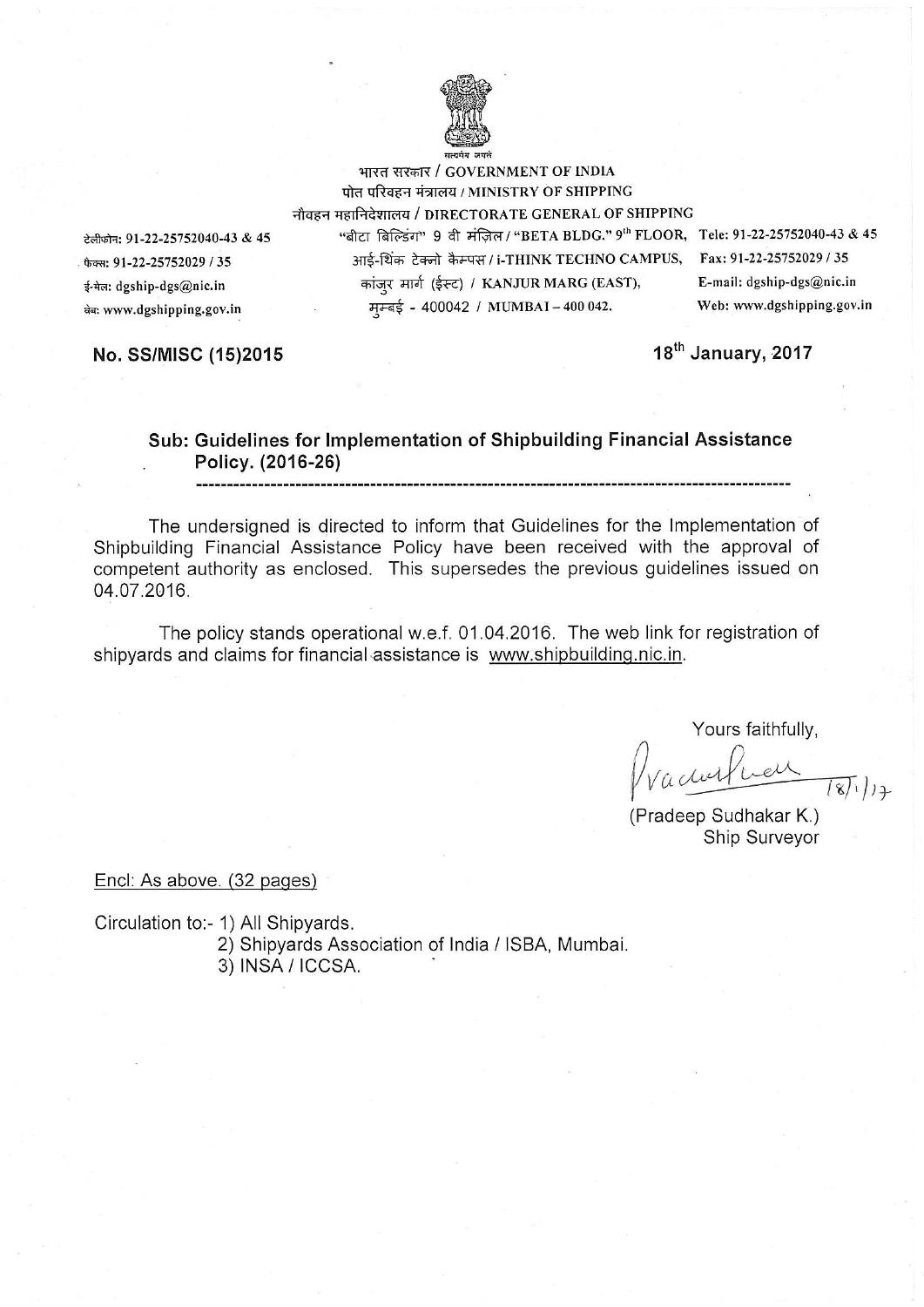#### Government of lndia Ministry of Shipping

Transport, Bhawan, <sup>1</sup>, Parliament Street, New Delhi-110001  $nd.$ 

No.SY-16023/6/2015-SBR

New Delhi, the  $2$  January, 2017

To,

- 1. Shri Ashok Kumar Gupta, Secretary Department of Defence Production, Ministry of Defence South Block,New Delhi-1 10011 BIRECTORATE DENERAL OF 3HIPPING, MUMBAI  $\overline{M}$ पि तारीख: Received Date:
- ' 2. Director General of Shipping, 9<sup>th</sup> floor, Beta building, I-Think, Techno Campus 'Kanjurmarg (East), Mumbai-440042. <sup>F</sup>ax: 022-257 52032: 257 520 <sup>1</sup><sup>1</sup>
	- 3. The Qhairman & Managing Director, Còchin Shipyard Ltd., Permanoor, P.O Bag No.1653, Kochi-682016 Fax: 484- 2384001 Email: cmd@cochinshipyard.com;
	- 4. Secretary, Shipyards Association of India, ' 71802, Eastend Apartments,Mayur Vihar Phase I Extn., Delhi - 110 096. Telefax : +91 11 22742125 I <sup>47092947</sup> E-mail:saindia2006@yahoo.co.in

 $-6$   $JAN$  2017  $22483033$ INVERSIO NO...

5. President lndian Shipbuilders Association Shipyard House, A-1/314, Safdarjung Enclave, New Delhi-110029

# subject: Guidelines for lmplementation of shipbuilding Financial Assistance Policy.

Sir,

I am directed to refer to this Ministry's letter of even number dated 16.06.2016 enclosed with the guidelines on the subject mentioned above and to say that the said guidelines have been revised with the approval of competent authority and a copy of revised guidelines is enclosed. This supersedes the previous guidelines.

Enclosure: As above.

Yours sincerely,

 $748$ 

(R.K. Sen) Assistant Director(SBR) Tel No. 011-23715207 Email id: adsbr@nic.in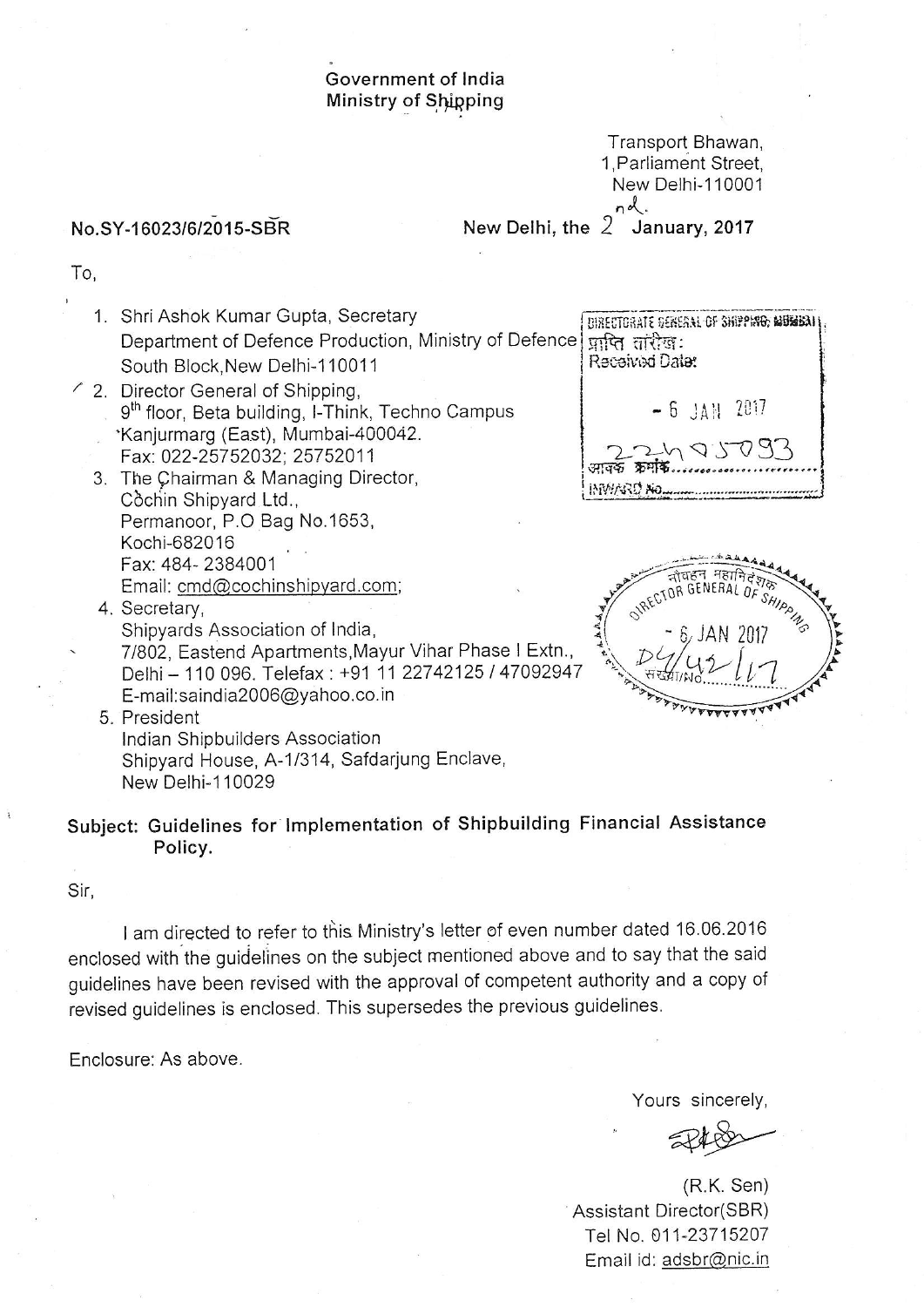# **GUIDELINES FOR IMPLEMENTATION OF SHIPBUILDING FINANCIAL ASSISTANCE POLICY**

**1. (a) Title**: The policy for grant of financial assistance to shipyards shall be called "Shipbuilding Financial Assistance Policy" and the guidelines formulated to implement the policy shall be called "Guidelines for Implementation of Shipbuilding Financial Assistance Policy".

**(b) Validity:** The Shipbuilding Financial Assistance Policy *and the guidelines shall come into force with effect from April 1, 2016 and* shall be *applicable for shipbuilding contracts signed during the dates, April 1, 2016 to March 31, 2026, including the said dates.* 

**(c) Applicability**: The said policy as well as the guidelines shall be applicable to all the Indian shipyards.

#### **2. Definitions.**

**(a) "Actual Payment"** means the total quantum of payment received by the shipyard pertaining to a shipbuilding Contract including such payment received subsequent to the delivery of the vessel as is duly certified by a Chartered Accountant registered with Institute of Chartered Accountants of Indiain the format prescribed at Annexure-III of these guidelines and supported by requisite documentary evidence.

**(b) "Competent authority"** means the authority designated for performance of various functions under these guidelines for implementation of the policy by Ministry of Shipping in Schedule-V.

**(c) "***Shipbuilding* **Contract",** unless otherwise stated, means a shipbuilding Contract corresponding to construction of underlying vessel or vessels, as the case may be, and shall include the initial or the first Contract signed for such construction or any subsequent contracts amending the said initial Contract or executed replacing the said contract provided that the Contract continues to pertain to the said underlying vessel or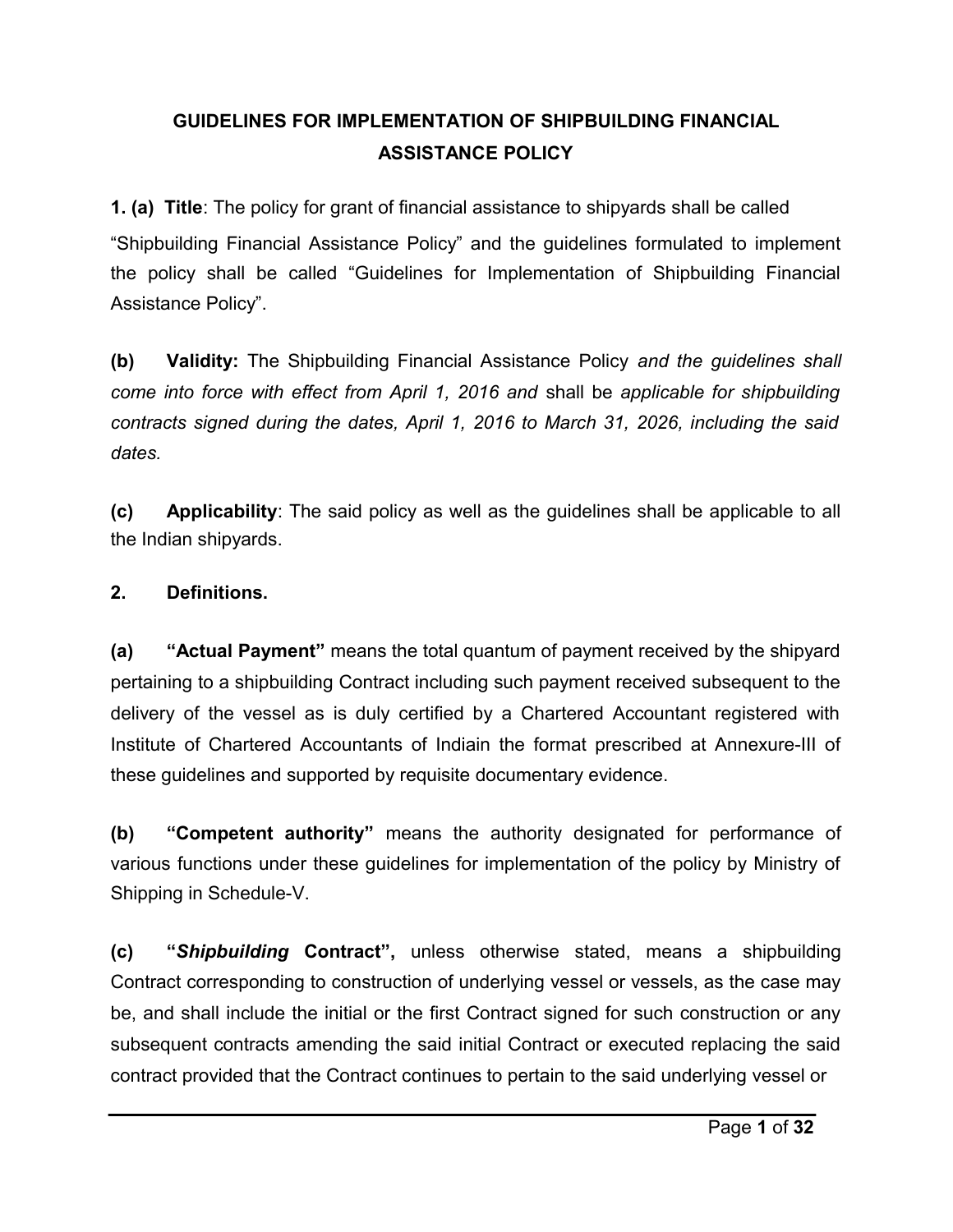vessels of the initial Contract. In case of cancellation, Contract would mean the new shipbuilding Contract signed with the new buyer.

**(d) "Contract Price"** means the price at which the initial or the first shipbuilding Contract has been signed, or, any such lower price agreed at a later date in a supplementary or subsequent Contract for the vessels required to be constructed under the Contract involving the shipyard as one of the parties to the said later Contract.

**(e) "Date of Contract"** means the date of signing of the initial or the first Contract for construction of underlying vessel or vessels, as the case may be.

**(f) "Financial Assistance"**, means the monetary incentive granted by the government to the shipyards for construction of vessels underlying a shipbuilding Contract *under the policy, subject to fulfillment of conditions prescribed in policy guidelines.* 

**(g) "Fair Price"** means-

(i) In case of a standard vessel, the price of the underlying vessel as on the date of Contract as derived by the competent authority based on international trend;

(ii) *In case of specialised vessels, and, vessels other than standard or specialised vessels*, the lowest of the prices, as on the date of Contract, as are determined by three approved International Valuers listed in Schedule–III.

**(h) "In principle approval"** means the approval granted by the competent authority establishing eligibility of claim of a shipyard for grant of financial assistance for vessel under construction, subject to fulfillment of conditions prescribed in the policy guidelines.

**(i) "International Valuer"** means the valuers listed in Schedule-III.

**(j) "Rate of Financial Assistance"** means the rate at which the financial assistance shall be granted to the shipyard and determined with respect to the rate indicated in column (3) of the table in Schedule-IV corresponding to the date of Contract.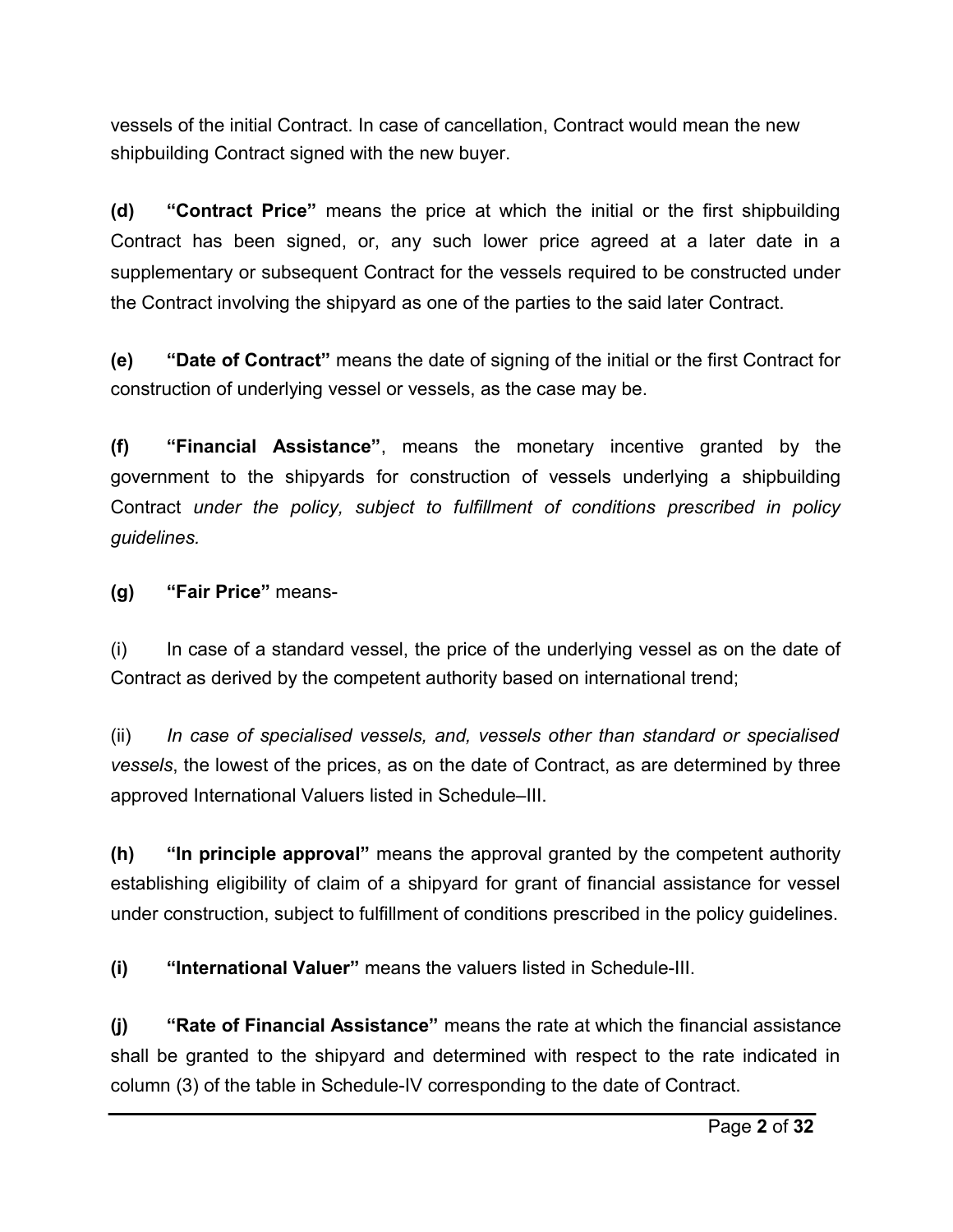**(m) "Recognized Organization"** means an organization recognized by the Government of India as per the Gazette Notification No. S.O. 3316(E) dated December 26, 2014.

**(n)** "**Specialized Vessel",** for the purpose of grant of financial assistance under these guidelines, means a type or class of vessel listed in Schedule-II.

**(o) "Standard Vessel"** means a vessel that is not a specialized vessel and for which fair price is determined on a periodic basis by the competent authority based on international price trends.

*(p)* **"***Vessel other than Standard or Specialized Vessel" means vessel which is neither specialized vessel nor standard vessel.*

*(q)* **"Shipyard"** means any floating or a land based facility comprising of all or any amongst the following as essential features, namely,- waterfront, turning basin, berthing and docking facility, slipways and ship lifts, and, located within the territories of India and undertaking construction, manufacture, reconstruction or repair of vessels in India.

*(r)* "**Vessel",** for the purpose of grant of financial assistance under these guidelines, means all types of floating crafts or structures built under the classification of one of the Recognized Organizations but shall exclude the crafts specified in Schedule-I.

*(s) "Major portion of the hull" means, the main hull of the ship / vessel, that is made of Shipbuilding grade Steel, Aluminium or any such materials as approved for the purpose of construction of ships/ vessels by Recognized Maritime Authorities, and does not include, Superstructure, Equipment & Machineries, Mast, Equipment foundations, Shaft Support Brackets, Stern tube, Bow Thruster Tunnels, Rudder etc.* 

## **3. Eligibility of vessel for availing the Financial Assistance.**

Only those vessels, which are constructed and delivered within a period of three years from the date of Contract, shall be eligible for availing financial assistance under the policy.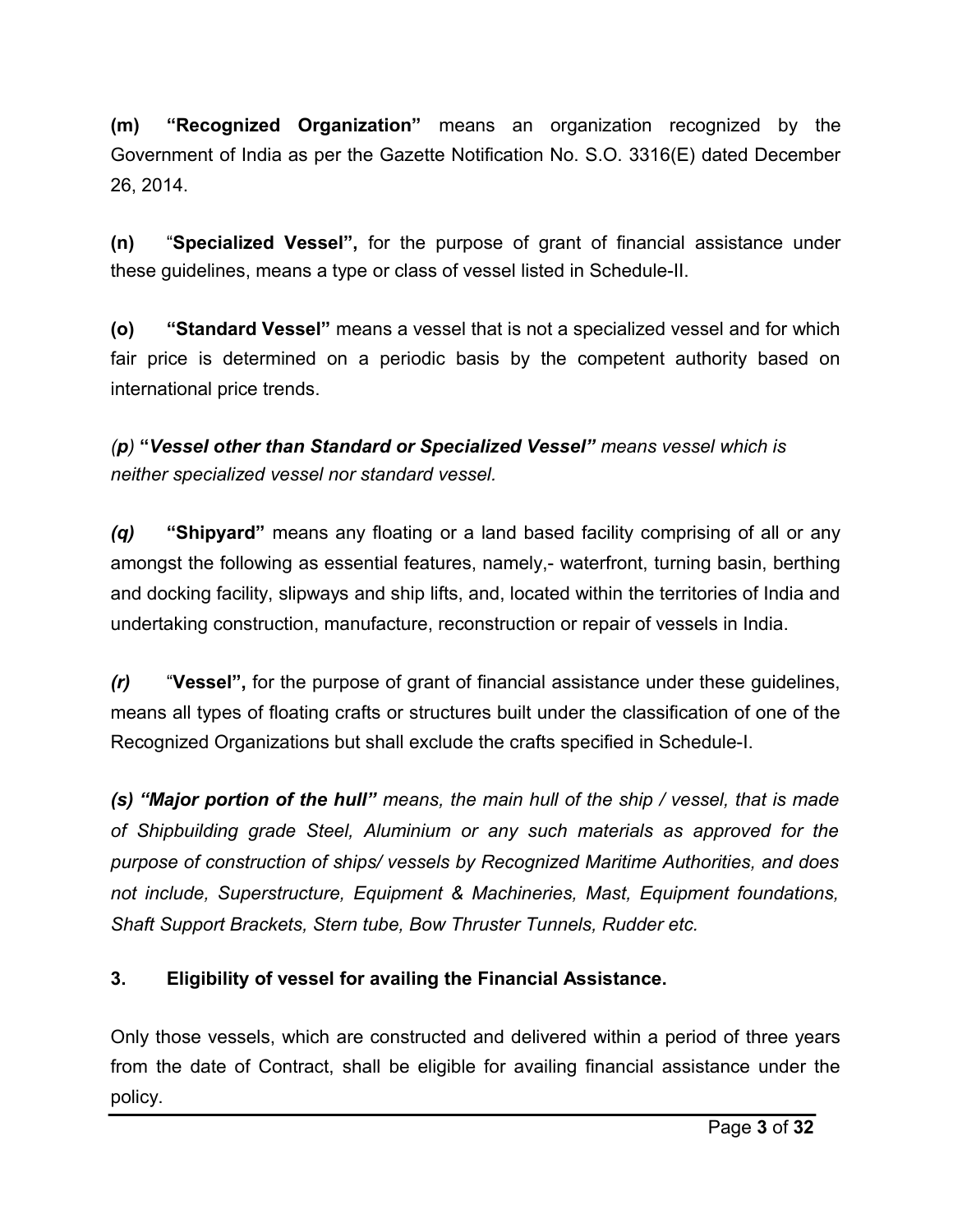Provided that, in case of specialized vessels, the competent authority may grant in principle approval for construction and delivery of such vessels within a specific period even beyond the aforesaid three years, but not exceeding six years, when the shipyard applies for such approval for the vessel under the policy guidelines and thereafter the delivery period provided for in this Clause shall be *such* extended period as permitted by the Competent Authority.

# **4. Application for Financial Assistance.**

*(a)* The application for in principle approval for grant of financial assistance for a vessel shall be made as per the procedure prescribed in Annexure-I of this policy.

*(b)* The application for release of financial assistance for a vessel shall be made subsequent to delivery of the vessel as per the procedure prescribed in Annexure-II of this policy and the competent authority shall, after due scrutiny of the application, permit release of the financial assistance to the applicant shipyard.

*(c)* I*n case the competent authority, after scrutiny, identifies deficiencies in the application made in pursuance of sub-clauses (a) or (b) above, it may give an opportunity to the applicant shipyard as per the procedure prescribed in Annexure-I and Annexure-II, as the case may be, to make good, the said deficiency and shall take a decision for in principle approval or release of financial assistance, as the case may be, based on response of the applicant shipyard. Any denial of benefit sought under the applications made in pursuance of sub-clauses (a) and (b) above by the competent authority shall be conveyed to the applicant shipyard in writing with reasons for such denial.* 

# **5. Computation of Financial Assistance.**

(a) The quantum of financial assistance for a vessel shall be the product of the applicable rate of financial assistance prevailing on the date of Contract, and, the lowest of the contract price or the fair price when converted in Indian Rupees: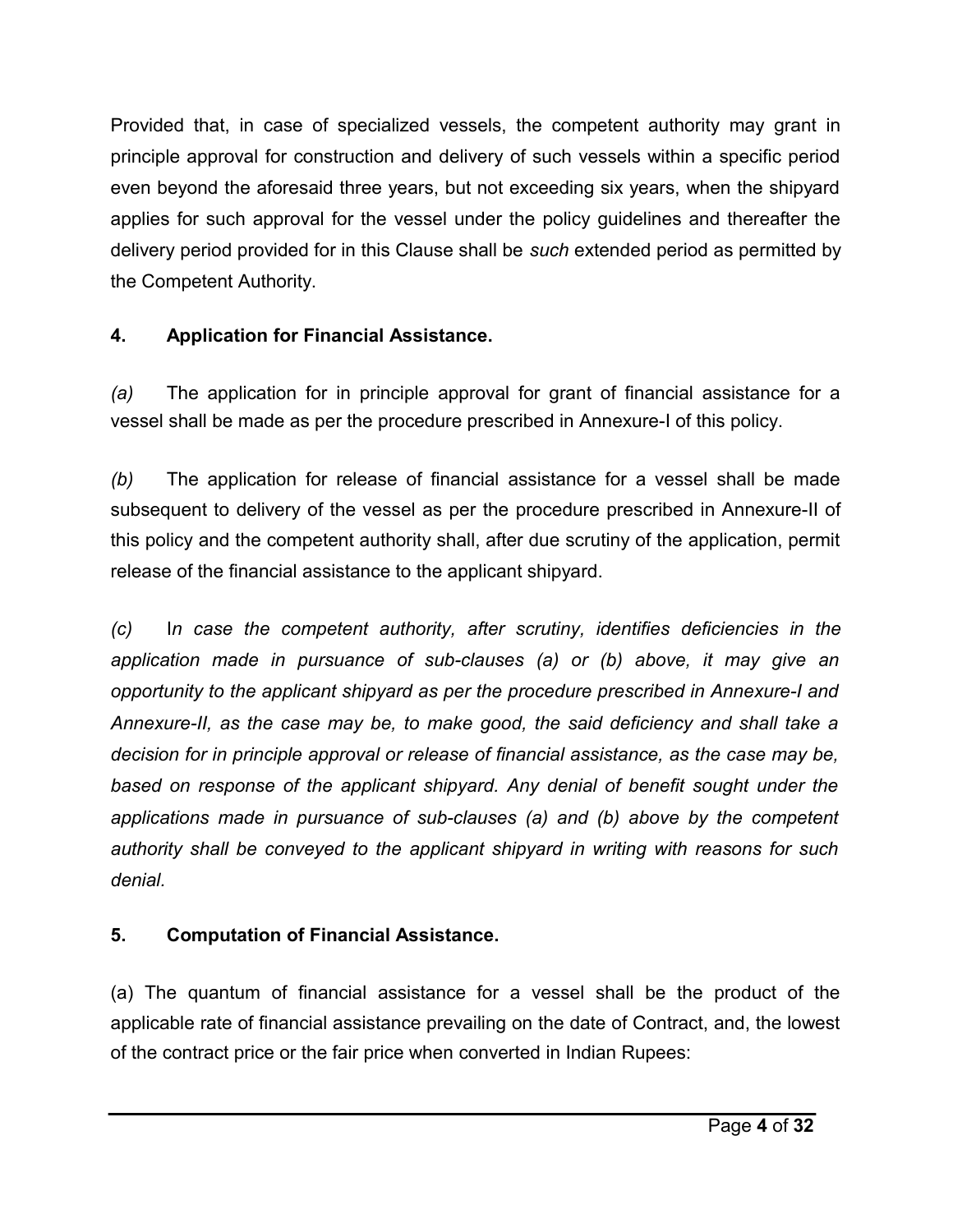Provided that, at the time of release of financial assistance, if the actual payment received for a vessel is lower than the contract price, such payment shall replace the contract price in the *formulae* for computation of the financial assistance.

(b) In case of a Contract obtained through global tender or competitive bidding, the bid price shall be treated as the contract price for computation of financial assistance in the formulae specified at sub-clause (a) above.

(c) For the purpose of computation of financial assistance as per the formulae specified at sub-clause (a) above, the fair price or contract price or actual payment, if received in foreign currency, shall be converted into Indian Rupees as per the exchange rate published by the State Bank of India under the category of TT Buying Rates on the date of Contract:

Provided that, in case the exchange rate is not among the currencies published by the State Bank of India, the applicant shipyard shall obtain a certificate from the State Bank of India about the exchange rate for the currency prevailing on the date of Contract.

#### **6. Release of Financial Assistance**.

(a) *Wherever, in principle approval for grant of financial assistance for a vessel has been granted by the competent authority, such financial assistance shall be released for the vessel subject to compliance of conditions of this policy:*

*Provided that, for all vessels other than specialized vessels, such financial assistance shall not exceed Rupees Forty Crores.*

*Provided further that, in case the budget is not available for release of financial assistance for vessel(s) under an eligible contract in a particular year for release of financial assistance, the same will be released on priority in the subsequent financial year on availability of budget.*

(b) The requisite financial assistance shall only be released in Indian Rupees.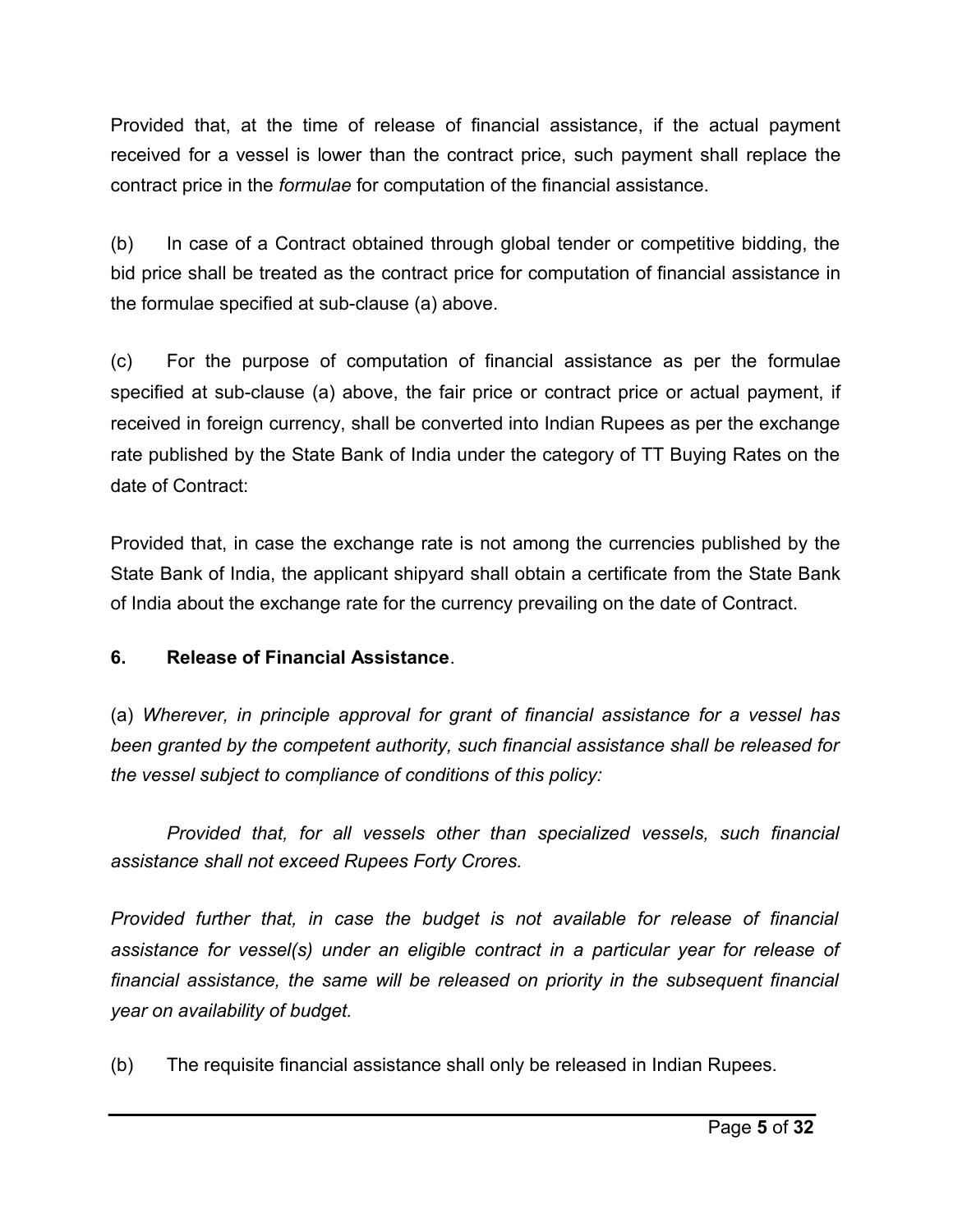## **7. General Conditions.**

(a) In case of shipbuilding contracts signed for construction or manufacture of more than one vessel, only those vessels under the Contract whose date of delivery lies within the period of three years or such extended period permitted under Clause 3 above *by* the Competent Authority from the date of Contract shall be granted in principle approval by the Competent Authority for claiming financial assistance for the vessels mentioned therein:

Provided that, only those vessels which are actually delivered within three years from the date of Contract or within the extended period permitted under Clause 3 above by the Competent Authority shall be considered for release of financial assistance.

*Provided further that, if any supplementary contract/ addendum will be entered after March 31, 2026, the same will not be considered for the purpose of computation of financial assistance.*

*(b)* The major portion of the hull of the vessel for which financial assistance is claimed is to be constructed and assembled in India.

*(c)* The assembly of the hull, installation and commissioning of the major machinery and equipment and tests/trials of the vessel is to be done in India. In case any test/trials are required to be conducted outside India, in terms of the Contract/owner requirements, the same shall also be acceptable for grant of financial assistance.

*(d)* The shipyard applying for financial assistance under the policy for *a vessel* should not have availed any monetary *support under any other policy or scheme of the Central or State Government for the said vessel. Such support shall not include*:

*(i) any exemptions of domestic taxes or import duties applicable on procurement of raw materials, components or capital goods, as the case may be;* 

*(ii) any fiscal or monetary benefits arising from the location of shipyard;*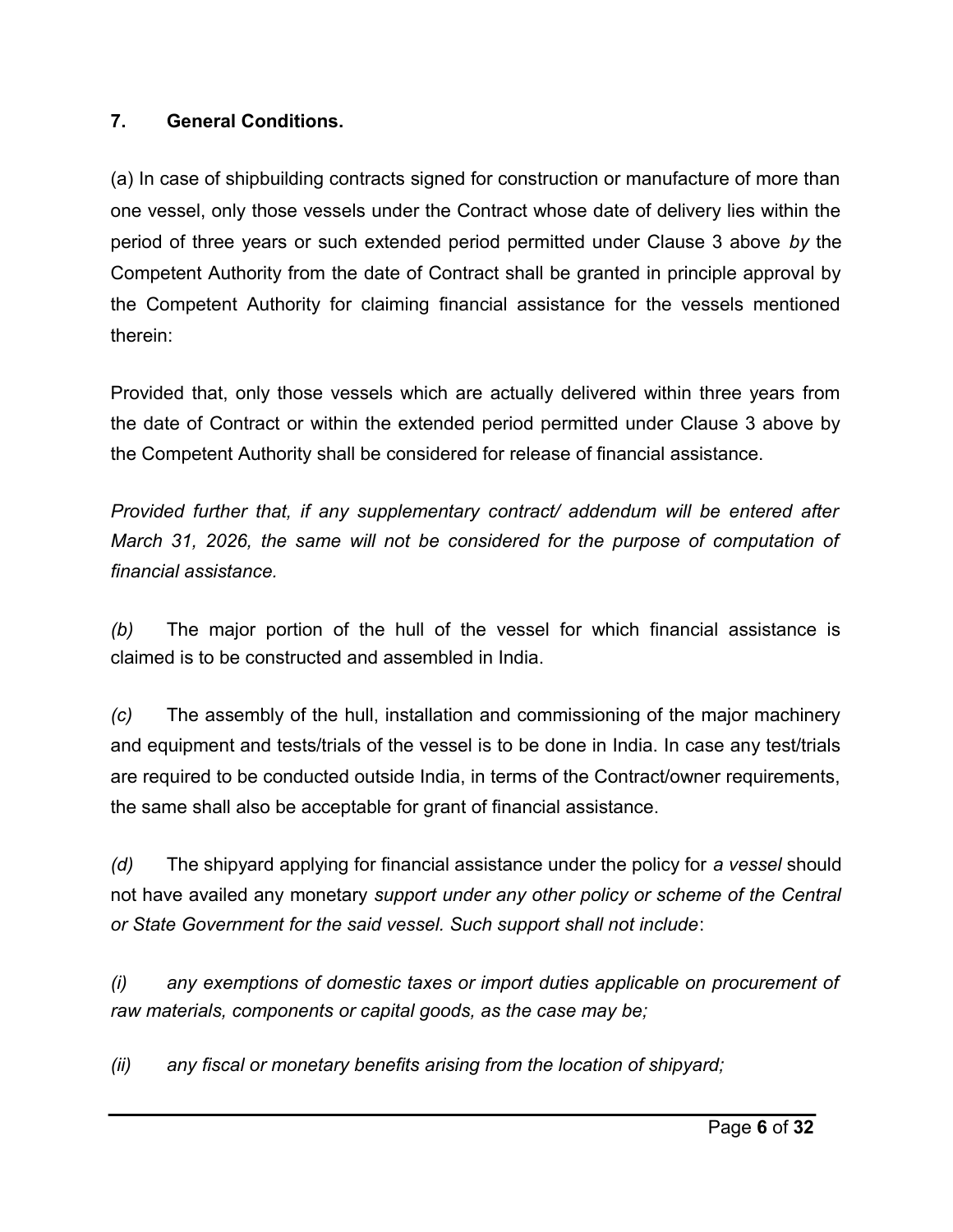(*iii) any fiscal or monetary benefits arising from grant of infrastructure status to the shipyard; or,*

*(iv) any other fiscal or monetary benefit available by virtue of being a shipyard irrespective of the vessel being constructed/ repaired thereat.*

(e) Notwithstanding anything contained in these guidelines, only those vessels shall be eligible for grant of financial assistance for which the construction shall commence subsequent to the signing of valid contracts covered under these guidelines.

(f) The shipyard applying for in principle approval as well as release of financial assistance under the policy should submit an affidavit as per the format prescribed in Annexure-I and Annexure-II respectively, including for compliance of conditions in subclauses (b) to (e) above. In case of application for release of financial assistance such affidavit shall also be accompanied with a certificate from the Recognized Organization as per the formats prescribed in Annexure-II.

## *8. Grievance Redressal, Amendments, Review and Interpretation.*

(a) If any grievance arises from acts of commission or omission of the designated competent authority *as prescribed under these guidelines*, the same shall be referred to the Institutional Mechanism, as notified by the Ministry of Shipping in this regard, and the decision of such Institutional Mechanism in this regard shall be final. The Ministry of Shipping shall also notify the procedure for filing, as well as, resolution of such requests by the Institutional Mechanism.

(b) Ministry of Shipping shall review these guidelines every two years from the date of issue or the date of last review, as the case may be. However, this shall not affect the right of the Ministry to amend or modify these guidelines at any point of time including the Schedules and Annexures appended thereto.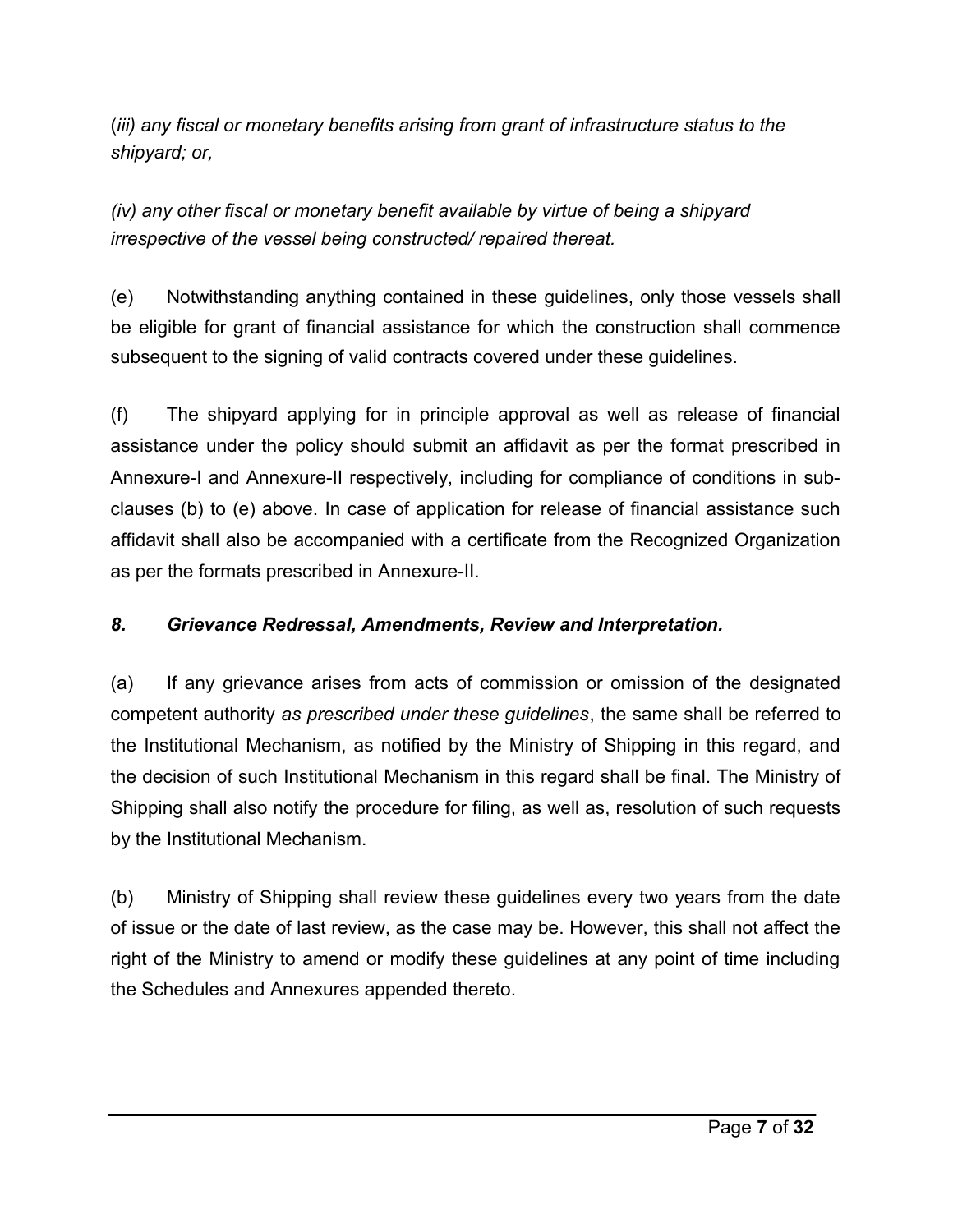(c) *In case any doubts arise with respect to interpretation of these guidelines, the same may be referred to the Hon'ble Minister of Shipping for removal of such doubts and such decision in this regard shall be final.*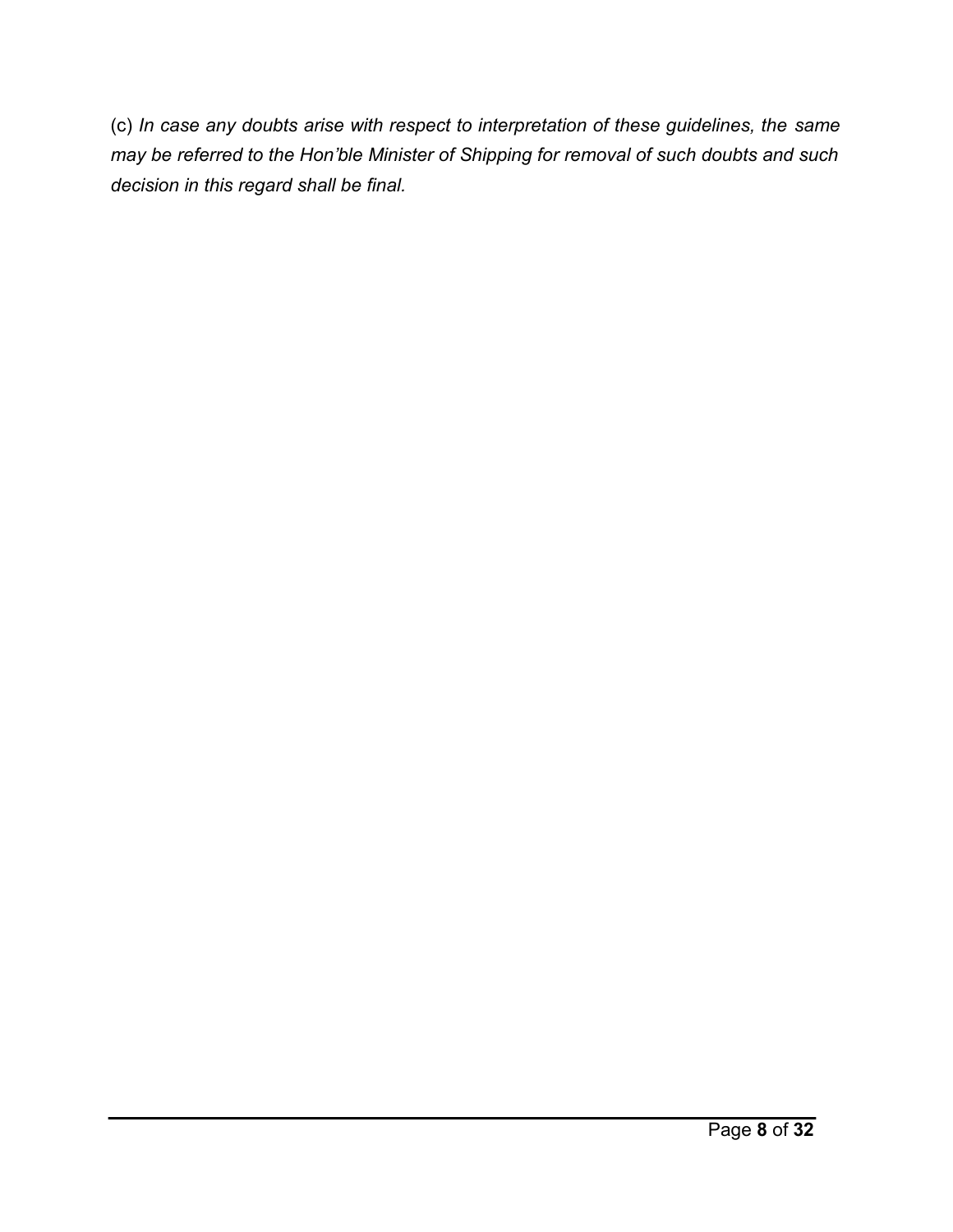## **SCHEDULE-I**

# *LIST OF VESSELS EXCLUDED FROM FINANCIAL ASSISTANCE POLICY*

1. Vessels built for Indian buyer or ship owner,which do not exceed length of more than 24 meters.

*2. Vessels made of wood irrespective of their lengths.* 

*3. Vessels built for defence purposes or for use by Navy or Coast Guard.* 

*4. Vessels built under contracts secured on nomination basis from the Central or State Government or their agencies except those secured from the Central or State Public Sector Enterprises.*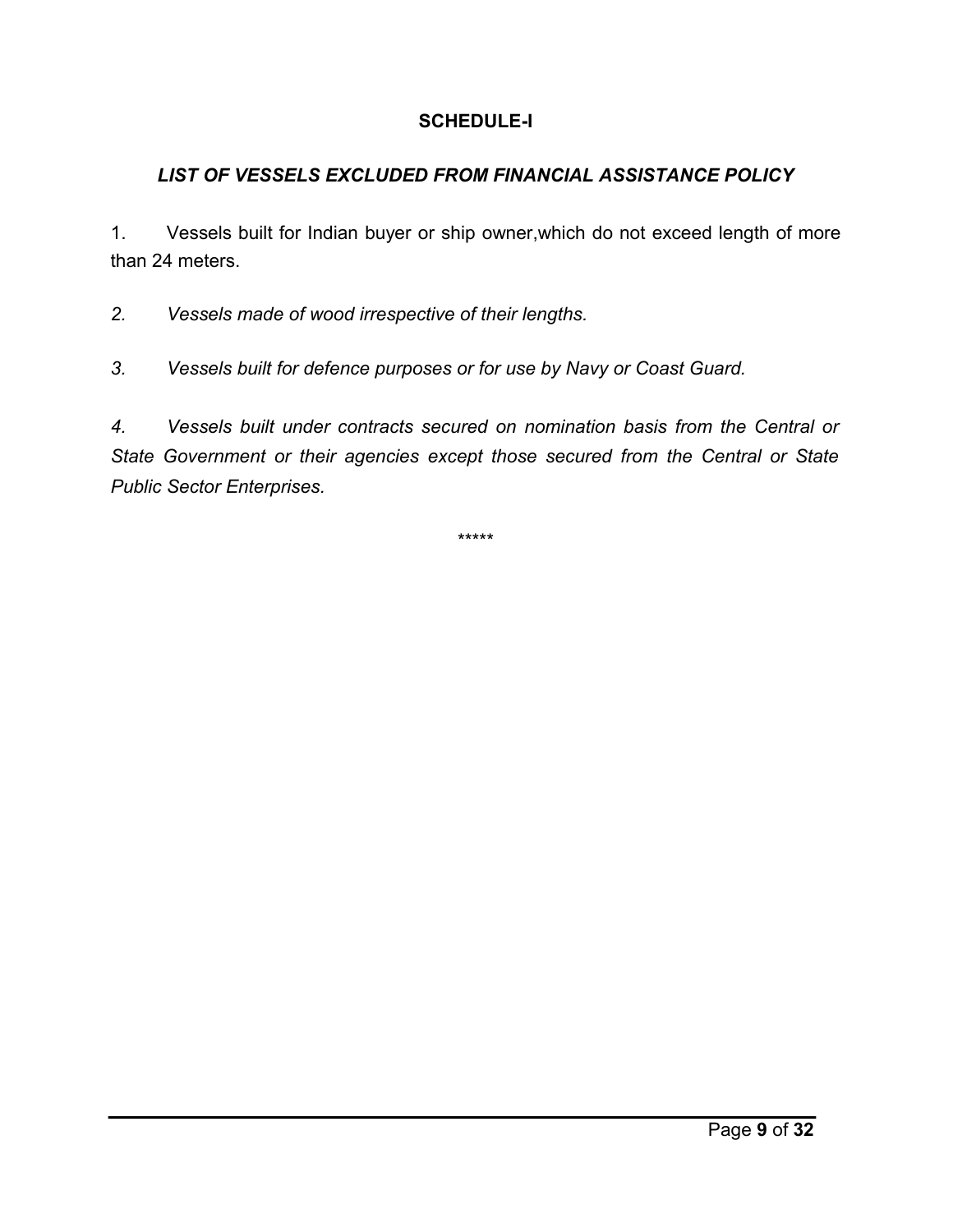### **SCHEDULE-II**

### **LIST OF SPECIALIZED VESSELS**

- 1. LNG Carrying Vessels.
- 2. LPG Carrying Vessels.
- 3. All Passenger Vessels under MS Act/SOLAS with a minimum capacity of 500 passengers.
- 4. Chemical Tankers.
- 5. Floating or Submersible Drilling or Production Platforms.
- 6. Floating, Production, Storage and Offloading (FPSO) units.
- 7. Floating, Storage and Offloading (FSO) units.
- 8. Floating, Storage, Regasification Units (FSRUs).
- 9. Mobile Offshore Drilling Unit (MODU) Rigs.
- 10. Mobile Offshore Production Units.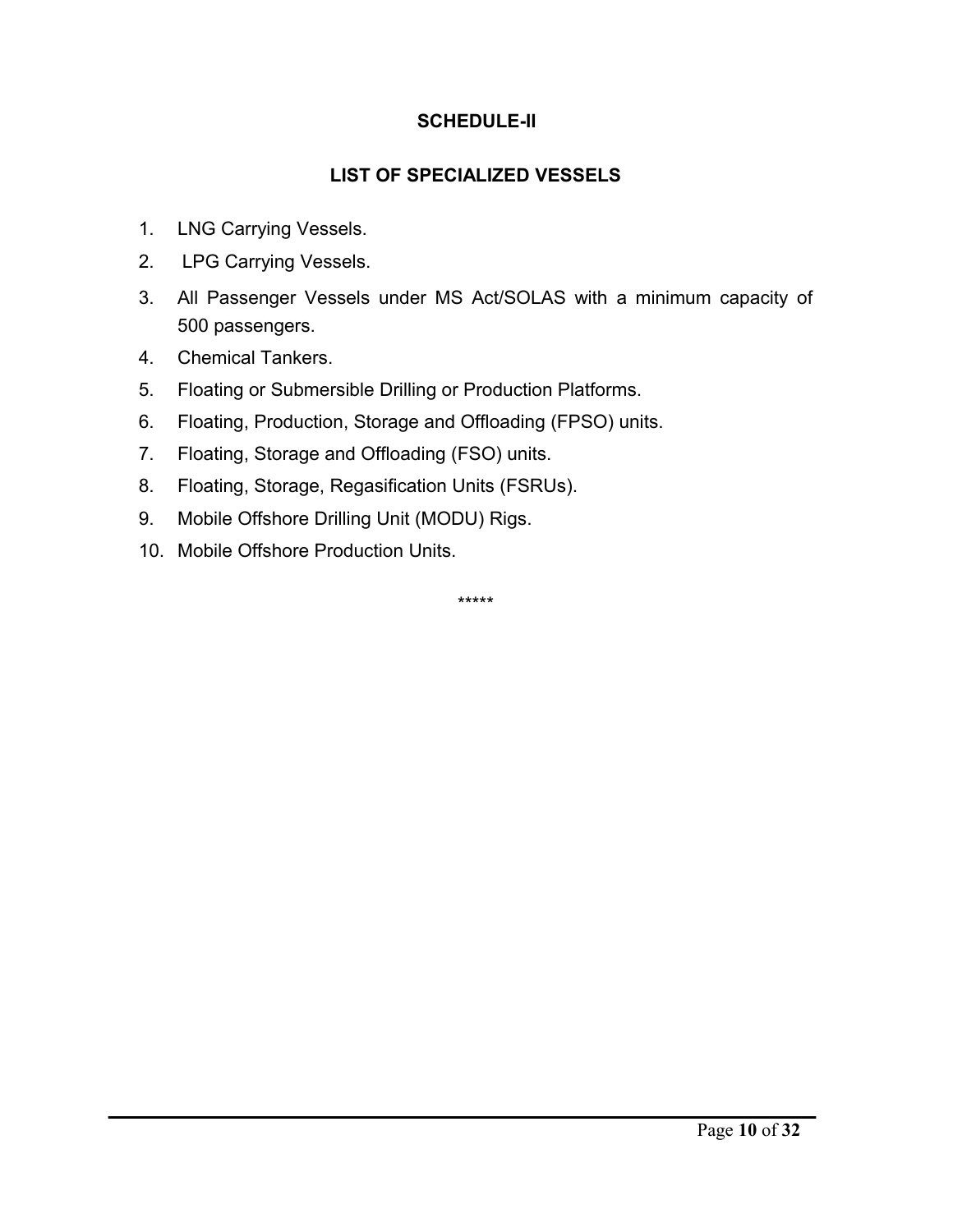## **SCHEDULE-III**

# **LIST OF INTERNATIONAL VALUERS**

| SI. No.          | <b>Name of International Valuers</b>                                                       |
|------------------|--------------------------------------------------------------------------------------------|
| 1.               | M/s. Barry RoglianoSalles, 11, Boulevard Jean Mermoz, 92200 Neuilly-<br>sur-Seine, France. |
| 2.               | M/s. Galbraiths Limited Shipbrokers, Bridge gate House 124-126                             |
|                  | Borough High Street, London - SE1 1BL.                                                     |
| $\overline{3}$ . | M/s. Gibson Shipbrokers, P.O. Box 278, Audrey House, 16-20 Ely                             |
|                  | Place, London - EC1N 6SN.                                                                  |
| 4.               | M/s. M3 Marine Group Pte. Ltd., 1 Commonwealth Lane, #09-19 ONE                            |
|                  | Commonwealth, Singapore -149544.                                                           |
| 5.               | M/s. Nor-Ocean Offshore AS, P.O.Box 1833 Vika, N-0123, Oslo, Norway.                       |
| 6.               | M/s. Affinity (Shipping) LLC, 44 <sup>th</sup> Floor, The Leadenhall Building, 122,        |
|                  | Leadenhall Street, London, EC3A 8EE.                                                       |
| 7.               | M/s. Maersk Broker, Midtermolen, 1 DK-2100 Copenhagen, Denmark.                            |
| 8.               | M/s. Clarkson Platou, Commodity Quay, St. Katharine Docks, London                          |
|                  | E1W 1BF                                                                                    |
| 9.               | M/s. RBSA Advisors, 21-23, T.V. Industrial Estate, 248-A, S. K. Ahire                      |
|                  | Marg, Worli, Mumbai 400 030 INDIA (IRS has been requested to confirm                       |
|                  | the credentials and experience of the valuer in valuation of vessels)                      |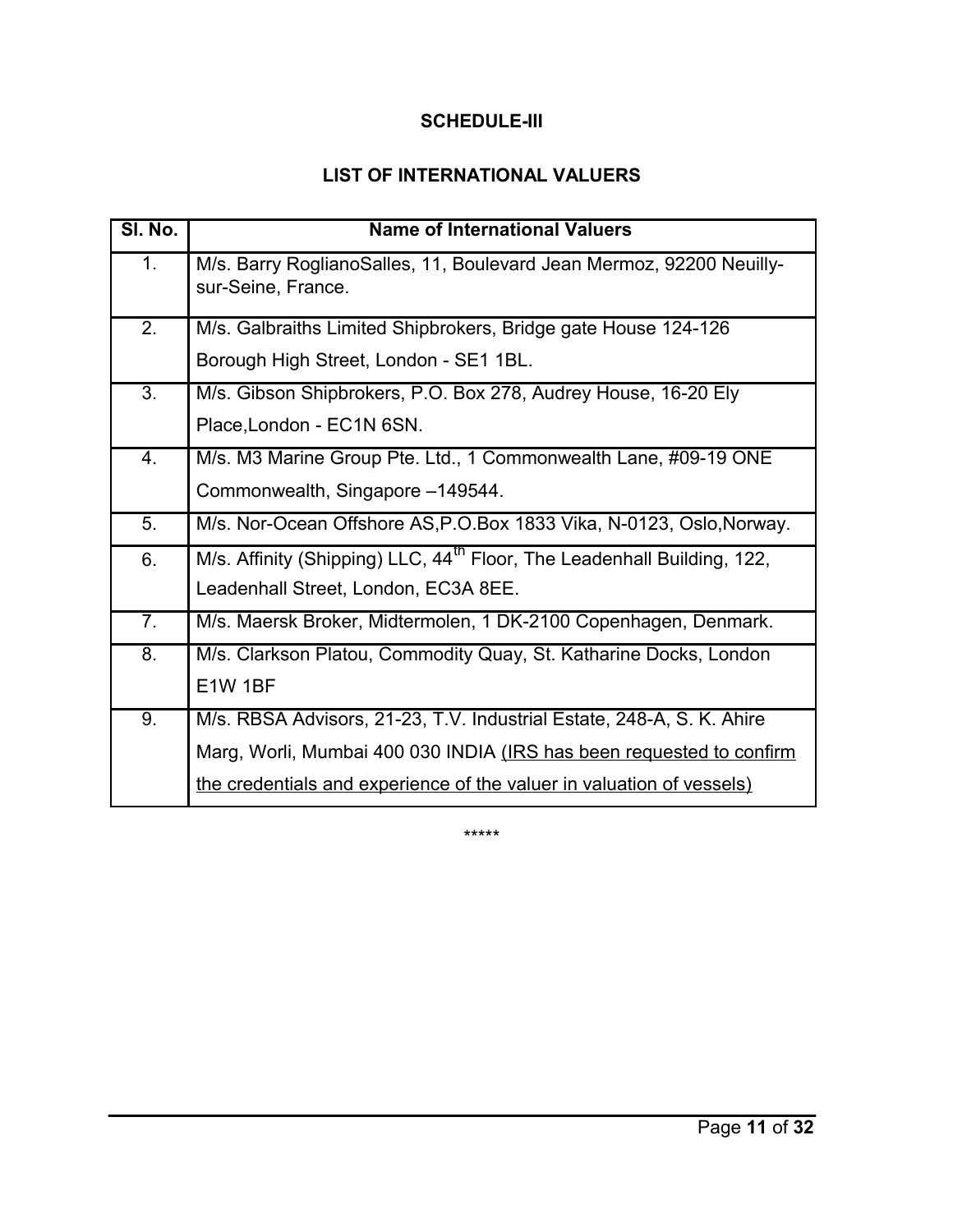#### **SCHEDULE-IV**

# **RATES AND BUDGET FOR FINANCIAL ASSISTANCE**

| SI. No. | <b>Financial Year</b> | Rate of Financial Assistance (%) |
|---------|-----------------------|----------------------------------|
| (1)     | (2)                   | (3)                              |
| 1.      | 2016-2017             | 20.00                            |
| 2.      | 2017-2018             | 20.00                            |
| 3.      | 2018-2019             | 20.00                            |
| 4.      | 2019-2020             | 17.00                            |
| 5.      | 2020-2021             | 17.00                            |
| 6.      | 2021-2022             | 17.00                            |
| 7.      | 2022-2023             | 14.00                            |
| 8.      | 2023-2024             | 14.00                            |
| 9.      | 2024-2025             | 14.00                            |
| 10.     | 2025-2026             | 11.00                            |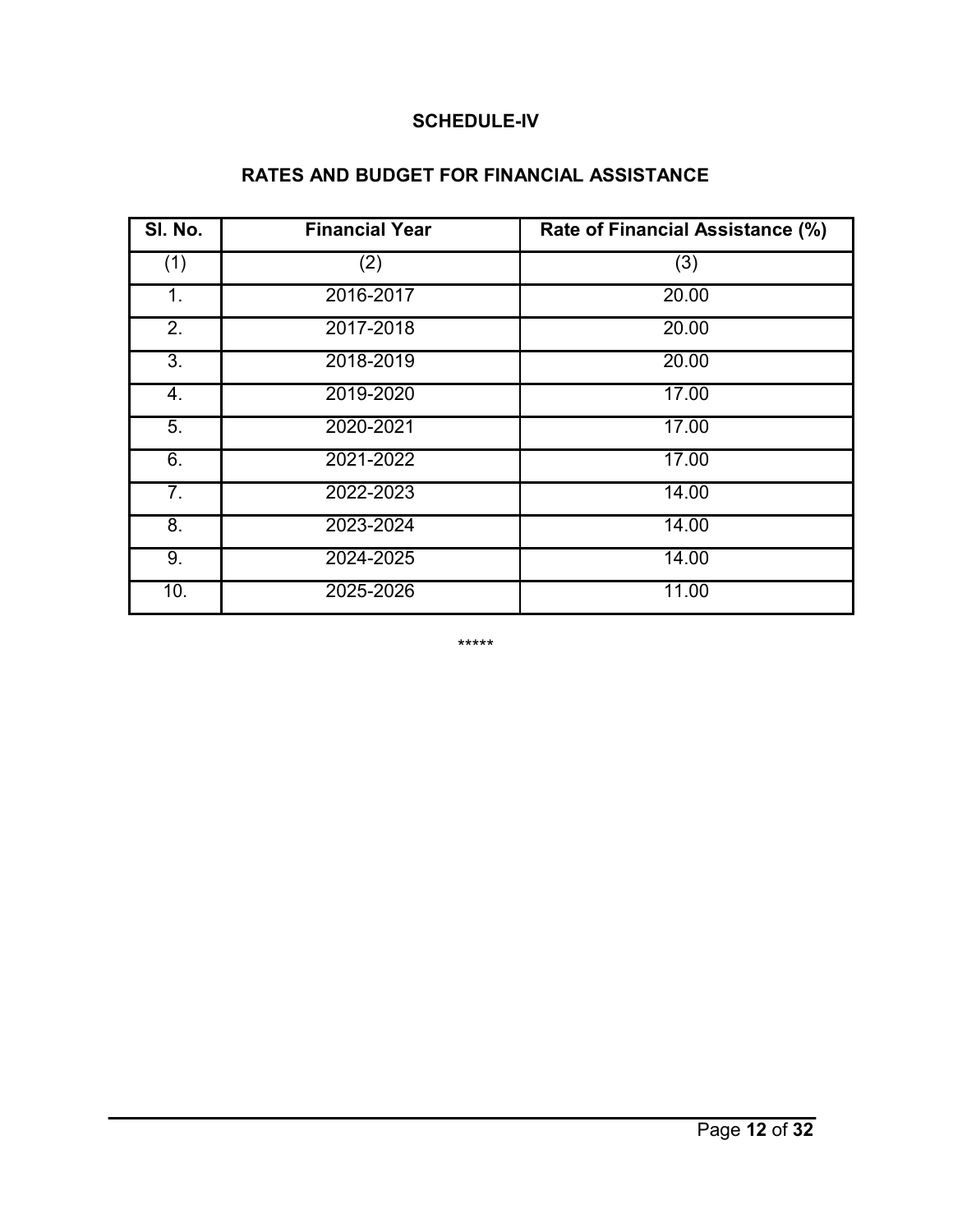### **SCHEDULE-V**

# **DESIGNATION OF COMPETENT AUTHORITY**

| Sr. No.          | Sections of the Policy   | <b>Competent Authority</b>          |
|------------------|--------------------------|-------------------------------------|
| $\left  \right $ | (2)                      | (3)                                 |
|                  | $2(g)$ , $2(h)$ , $2(o)$ | <b>Director General of Shipping</b> |
| 2.               |                          | Director General of Shipping        |
| 3.               | 4                        | <b>Director General of Shipping</b> |
| 4.               | 6                        | <b>Director General of Shipping</b> |
| 5.               |                          | <b>Director General of Shipping</b> |
| 6.               | 8                        | Director General of Shipping        |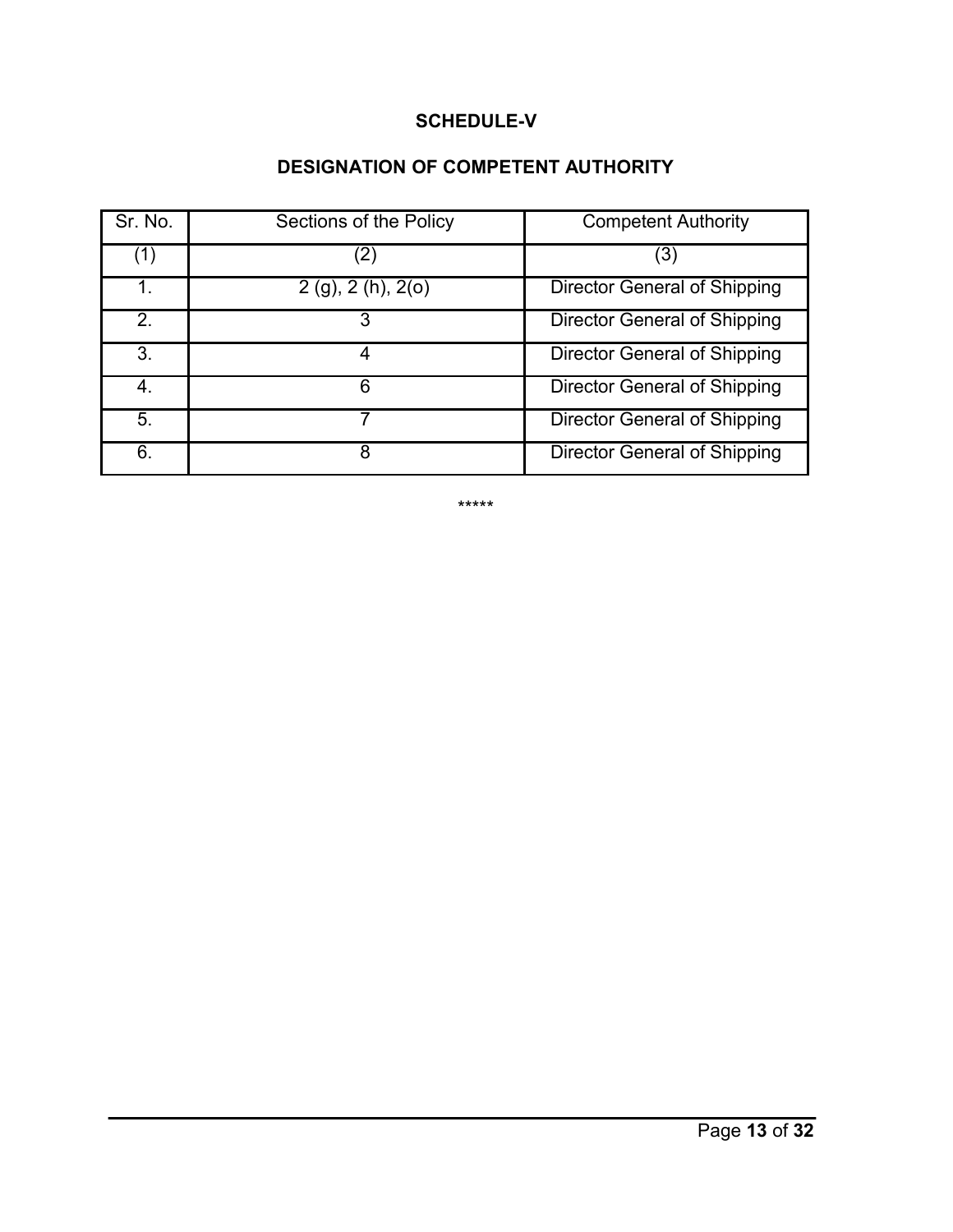## **ANNEXURE-I**

## **PROCEDURE FOR OBTAINING "IN PRINCIPLE" APPROVAL**

1. Within *forty five (45)* days from the date of signing the contract the shipyard shall apply under the policy on the web portal created for the purpose by the competent authority and upload scanned copies of the following documents, namely:-

- (i). Notarized copy of the Contract signed between the shipyard and the ship owner or buyer for construction of the vessel;
- (ii). Technical specifications of the vessel to be constructed;
- (iii). Bank Account details of the shipyard agreed under the contract.
- (iv). Affidavit signed by the Proprietor/Partner/Chairman/CMD/MD/CEO of the shipyard, duly authorized in this regard, as per the format attached at Annexure-IA.

*1.1. However, for shipbuilding contracts signed from April, 2016, till the date of issuance of these revised guidelines, applicants shall apply within 45 days from the date of issuance of these guidelines on the portal for in principle approval.*

*2.* The portal shall provide a unique application number upon first submission of the application by the shipyard.

*3.* Using the unique application number, the applicant shipyard shall be able to revise application and upload documents on the portal during the entire *window* available for submission of application by the shipyard for in principle approval *excluding the date of contract.* 

*4. Along with the unique application number, in case of contract for construction of vessels other than the standard vessels and other than standard and specialized vessels, the portal shall also provide details of three valuers randomly selected by the portal for assessment of fair value of the vessels*.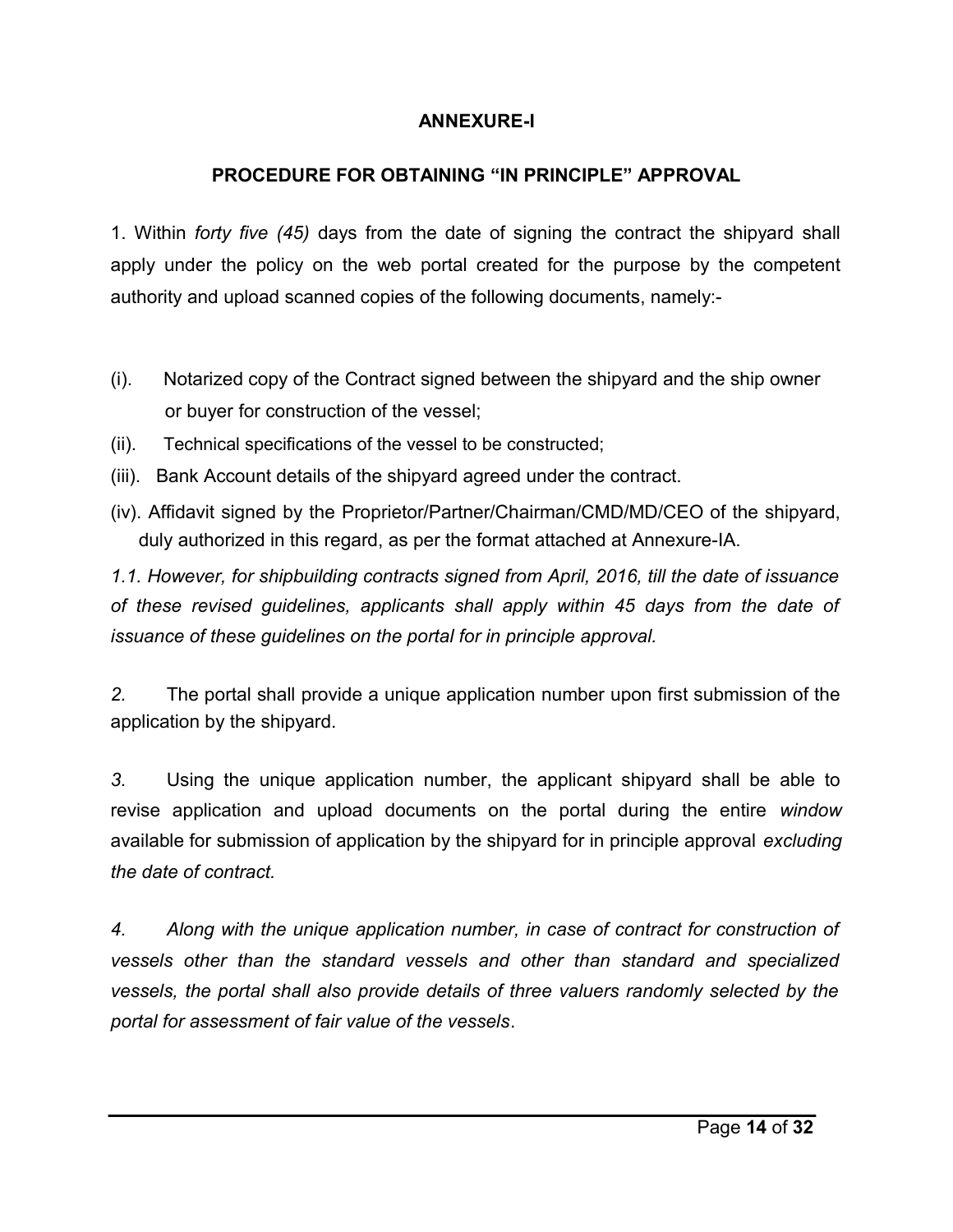*4.1 The applicant shipyard shall approach such valuers and on receipt of valuation reports, upload their assessed values on the portal within 45 days from the date of signing the contract. For contracts signed from April, 2016, till the date of issuance of these revised guidelines, forty five days would be available for uploading the same from the date of issuance of revised guidelines.*

*5. In case any of the three valuers are not willing to assess the values, the shipyard would indicate the same on the portal within 45 days from the date of signing the contract. For contracts signed from April, 2016, till the date of issuance of these revised guidelines, forty five (45) days would be available for indicating the same. The portal shall reselect another valuer to assess the values upon such submission by the shipyards.* 

*6. Subsequent to submission of application including the valuation reports, the competent authority shall scrutinize the application and accord an in principle approval to the applicant shipyard within thirty (30) days of closure of application. In case the competent authority notices any deficiency of requisite documents, it may indicate the same to the shipyard within 30 days from the date of closure of the application for providing clarification.* 

*7. In cases where clarifications are required, the applicant shipyard would make good the deficiency within fifteen (15) days of receipt of such communication from the competent authority.* 

*8. On receipt of such clarification, the competent authority would make a decision for grant or denial of in principle approval on the said application within fifteen (15) days of receipt of such clarification. In case of denial, the reason for such denial would be communicated in detail to the applicant shipyard.*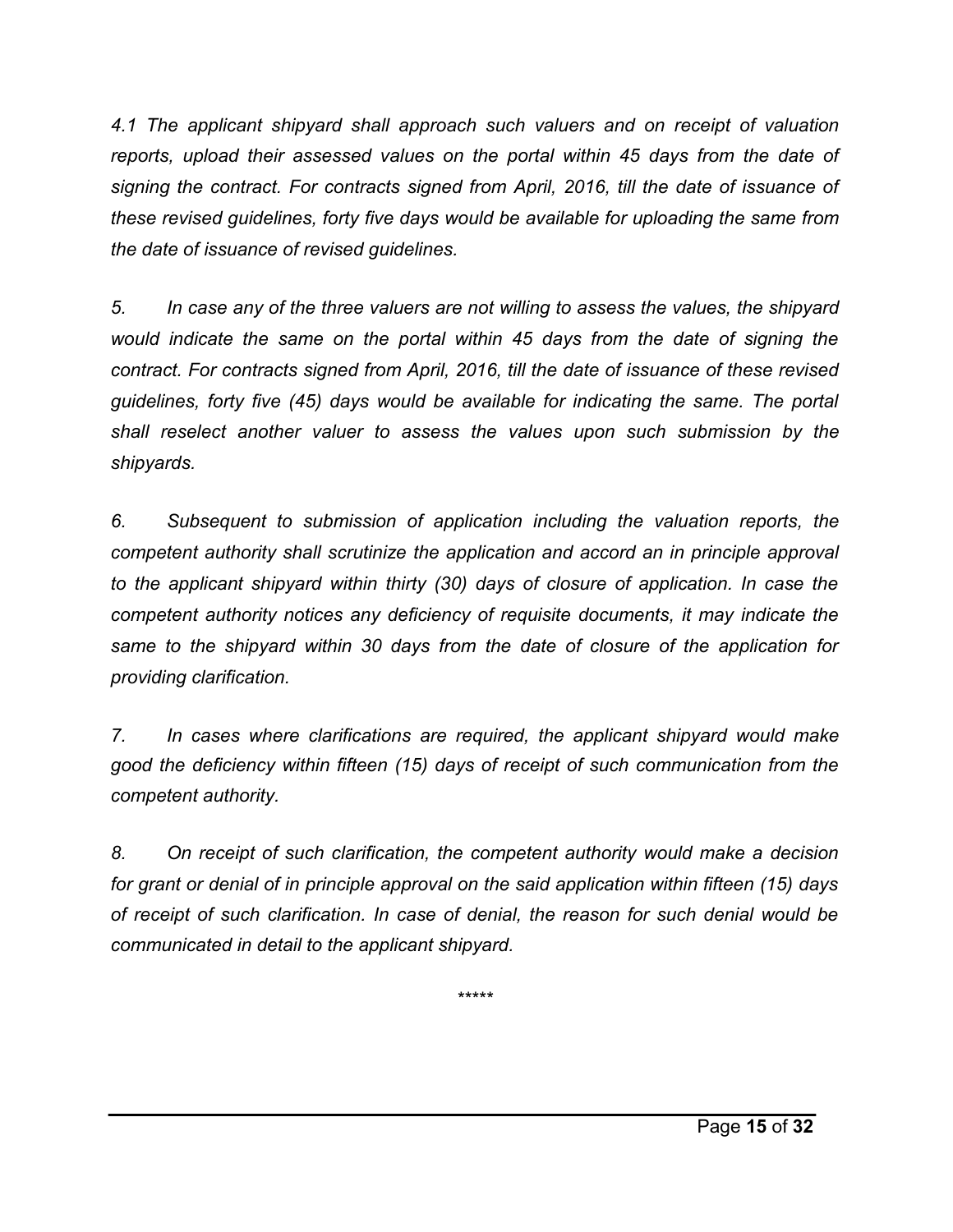### **Annexure-IA**

## **DRAFT AFFIDAVIT FORMAT**

I, *I* (*insert name*), son/daughter of *(insert Father's name*), being the authorized signatory of \_\_\_\_\_\_\_\_ (*insert name of the Shipyard*) (hereinafter referred to as the "Shipyard") do hereby solemnly affirm and state as under:

1. That I am the \_\_\_\_\_\_\_\_ of \_\_\_\_\_\_\_\_ (*insert name of Shipyard*) and am competent to swear this affidavit.

2. I state that *insert name of the Shipyard* is a company/partnership firm/proprietorship firm registered under the applicable laws of the country and situated in *insert name of the State*) and the activities are carried out/operated within the territories of India.

3. I state that the shipyard has executed a contract dated \_\_\_\_\_\_\_\_ (*insert date of contract*) with M/s.\_\_\_\_\_\_\_\_ (*insert name and address of the ship owner/buyer*) for construction of \_\_\_\_\_\_\_\_ (*insert details of the vessel like Hull No, DWT and type/category of the vessel*) (hereinafter referred to as the "Vessel"). I state that the order is an export/domestic order and has been obtained on competitive bidding/negotiated/nomination basis.

4. I state that as per the contract the following vessel (s) have to be delivered to the ship owner M/s. *insert name of the buyer* on the following dates, namely:-

(i) (Identification Details of Vessel 1) on \_\_\_\_\_\_\_\_ (*contractual delivery date*).

(ii) (Identification Details of Vessel 2) on \_\_\_\_\_\_\_\_ (*contractual delivery date*).

….

5. I state that the Shipyard shall use the following Bank Accounts for all financial transactions with the buyer/ship owner, namely:-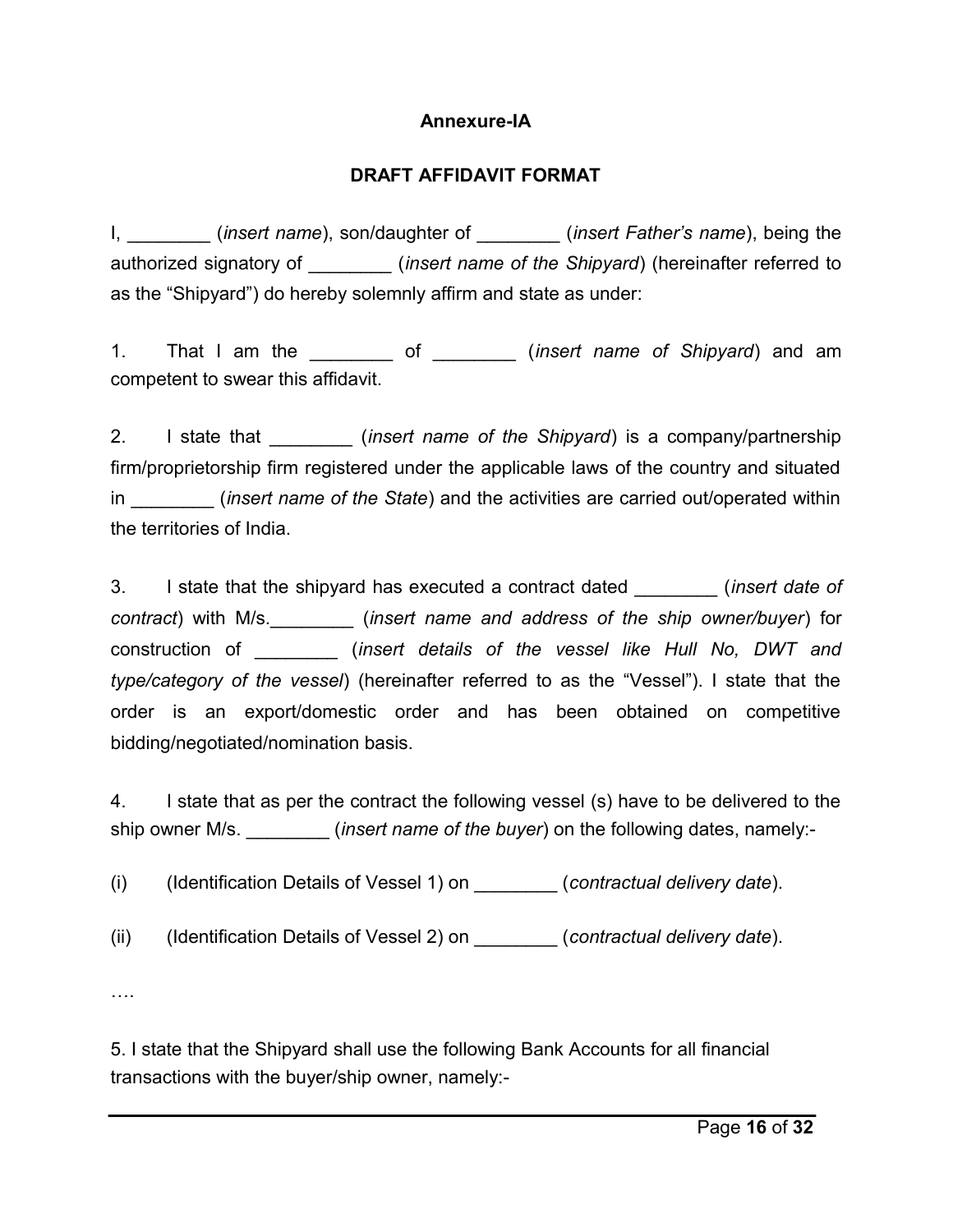(i) Bank Account No. \_\_\_\_\_\_\_ (*insert bank account number*) opened in \_\_\_\_\_\_\_\_\_ (*insert name and address of the Branch of the Bank*) in the name of \_\_\_\_\_\_\_\_\_\_\_\_ (*insert name of the shipyard*).

(ii) Bank Account No. \_\_\_\_\_\_\_\_(*insert bank account number*) opened in \_\_\_\_\_\_\_\_\_\_ (*insert name and address of the Branch of the Bank*) in the name of (*insert name of the shipyard*).

….

5.1. I further state that any change in the Bank Account number shall be intimated by me or the authorized signatory of the Shipyard to the Government of India within seven (7) days of such change.

*6. I state that the shipyard is not claiming any monetary support under any other policy or scheme of the Central or State Government for the said vessel. Such support shall not include:*

*(i) any exemptions of domestic taxes or import duties applicable on procurement of raw materials, components or capital goods, as the case may be;* 

*(ii) any fiscal or monetary benefits arising from the location of shipyard;* 

*(iii) any fiscal or monetary benefits arising from grant of infrastructure status to the shipyard; or,* 

*(iv) any other fiscal or monetary benefit available by virtue of being a shipyard irrespective of the vessel being constructed/ repaired thereat.* 

7. I state that the construction of the subject vessel (s) has/have not commenced prior to signing of contract dated \_\_\_\_\_\_\_\_\_\_ (Date of contract as mentioned in Para 3).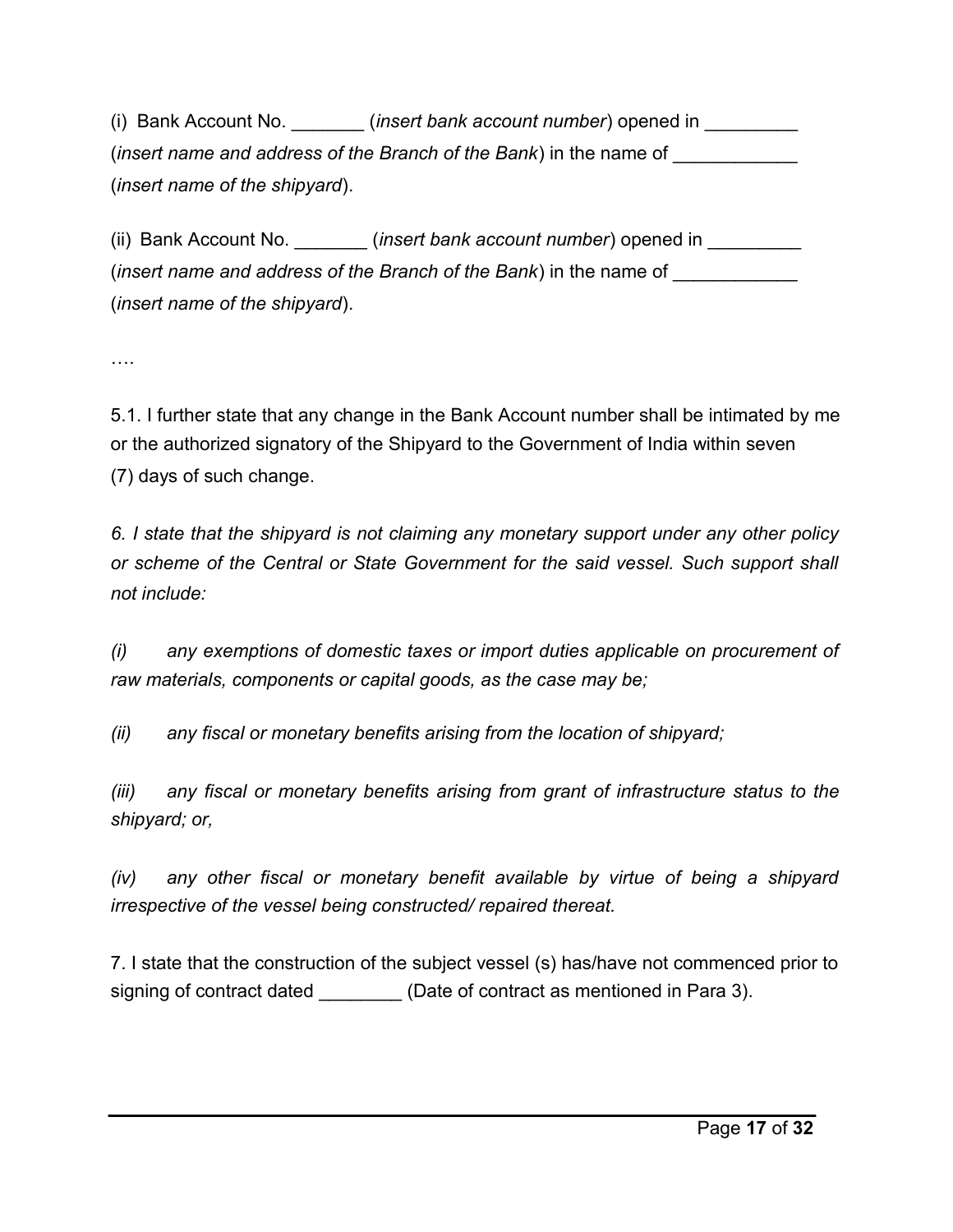8. I state that the following documents have been furnished by the Shipyard in support of its application for release of financial assistance under Financial Assistance Policy of the Government of India, namely:-

Notarized copy of the Contract signed between the shipyard and the ship owner or buyer for construction of the vessel;

Technical specifications of the vessel to be constructed;

Bank Account details of the shipyard agreed under the contract.

9. I state that all the above documents are true copies of their originals and are genuine.

I undertake to furnish any other/further/additional documents that may be asked by the Government of India for conveying in principle approval to the Shipyard.

## **VERIFICATION**

Verified at \_\_\_\_\_\_\_\_(*insert place*) on this the \_\_\_\_\_\_\_\_ day of \_\_\_\_\_\_\_\_ 20\_\_ that the contents of the foregoing affidavit are true and correct to the best of my knowledge and no part of it is false and nothing material has been concealed therefrom.

#### DEPONENT

NOTE:- The affidavit shall be executed after discharging the Stamp Duty Liability on the affidavit at the rate prescribed in the applicable State Stamp Act or the Indian Stamp Act whichever is applicable.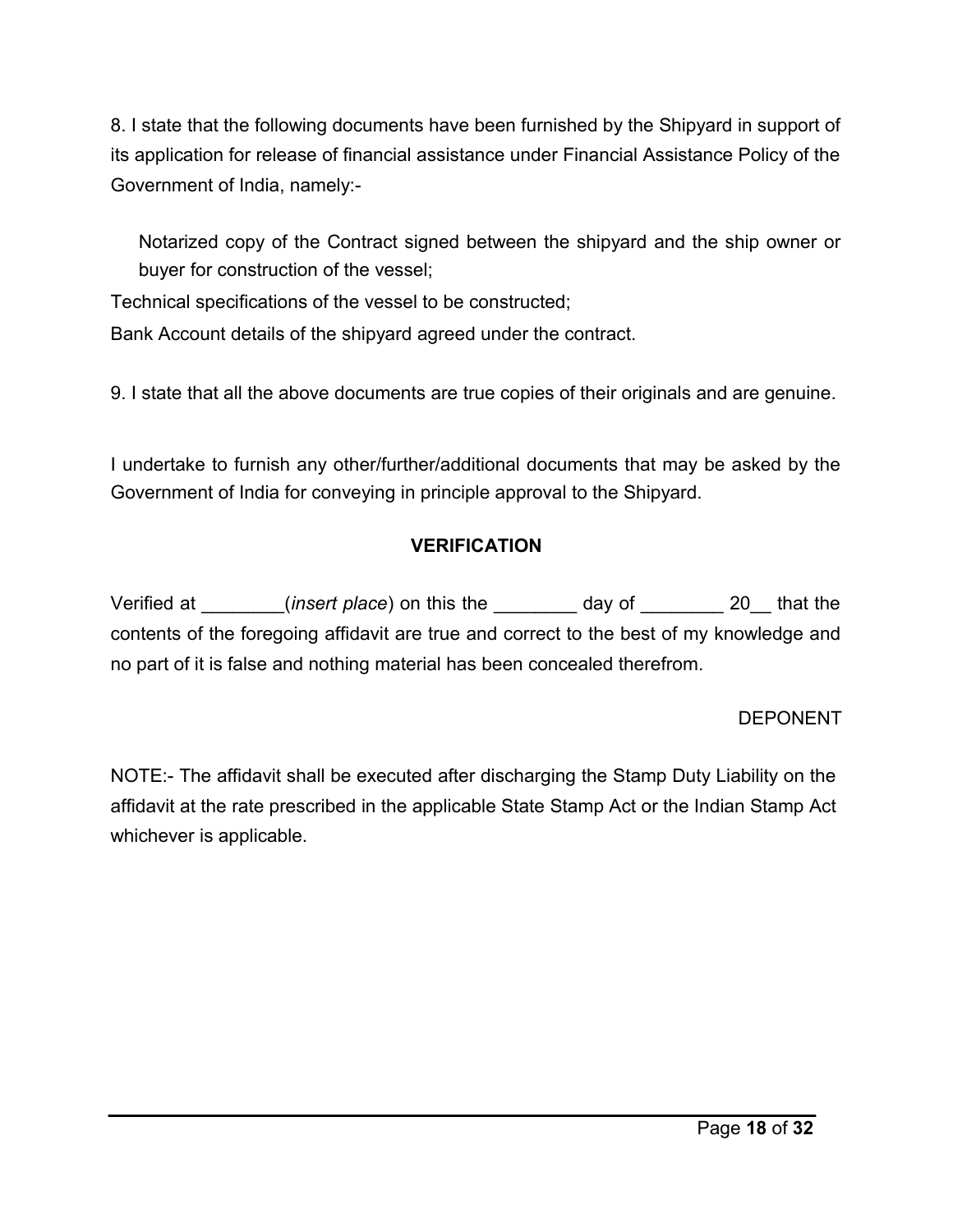#### **Annexure-II**

## **PROCEDURE FOR RELEASE OF FINANCIAL ASSISTANCE**

1. Within *sixty (60)* days of delivery of the vessel, the shipyard shall apply for release of financial assistance under the policy on the web portal and submit electronic copies of the following documents corresponding to the unique application number received by the shipyard at the time of in principle approval, namely:-

- Protocol of Delivery and Acceptance of the Vessel.
- Certificate of Actual Payment received for a vessel duly certified by a Chartered Account registered with Institute of Chartered Accountants of India.
- Builder's Certificate.
- In case of export, Proof of export of the vessel in the form of:
	- Export Clearance Certificate issued by Customs authorities.
	- Shipping Bill
- Provisional/Final Registration Certificate of the vessel, as the case may be.
- Affidavit as per the format in Annexure-IIA.
- Certification from the Recognized Organization in the format attached at Annexure-IIB.
- Indemnity Bond as per the format prescribed in Annexure-IIC signed by the Proprietor, Partner, Chairman, CMD, MD or CEO of the shipyard, duly authorized in this regard, as per the format attached at Annexure-IIC *inter alia* stating that in case of any of the documents/information furnished in the claim for financial assistance for the vessel is/are found to be incorrect/false at a later stage, the shipyard shall return the financial assistance obtained along with interest @ 18% computed from the date of release of such financial assistance till the date of repayment.

*2. The closure date for submission of the application, or revised application as the case may be, shall be 60 days from the date of delivery of the vessel by the applicant shipyard.*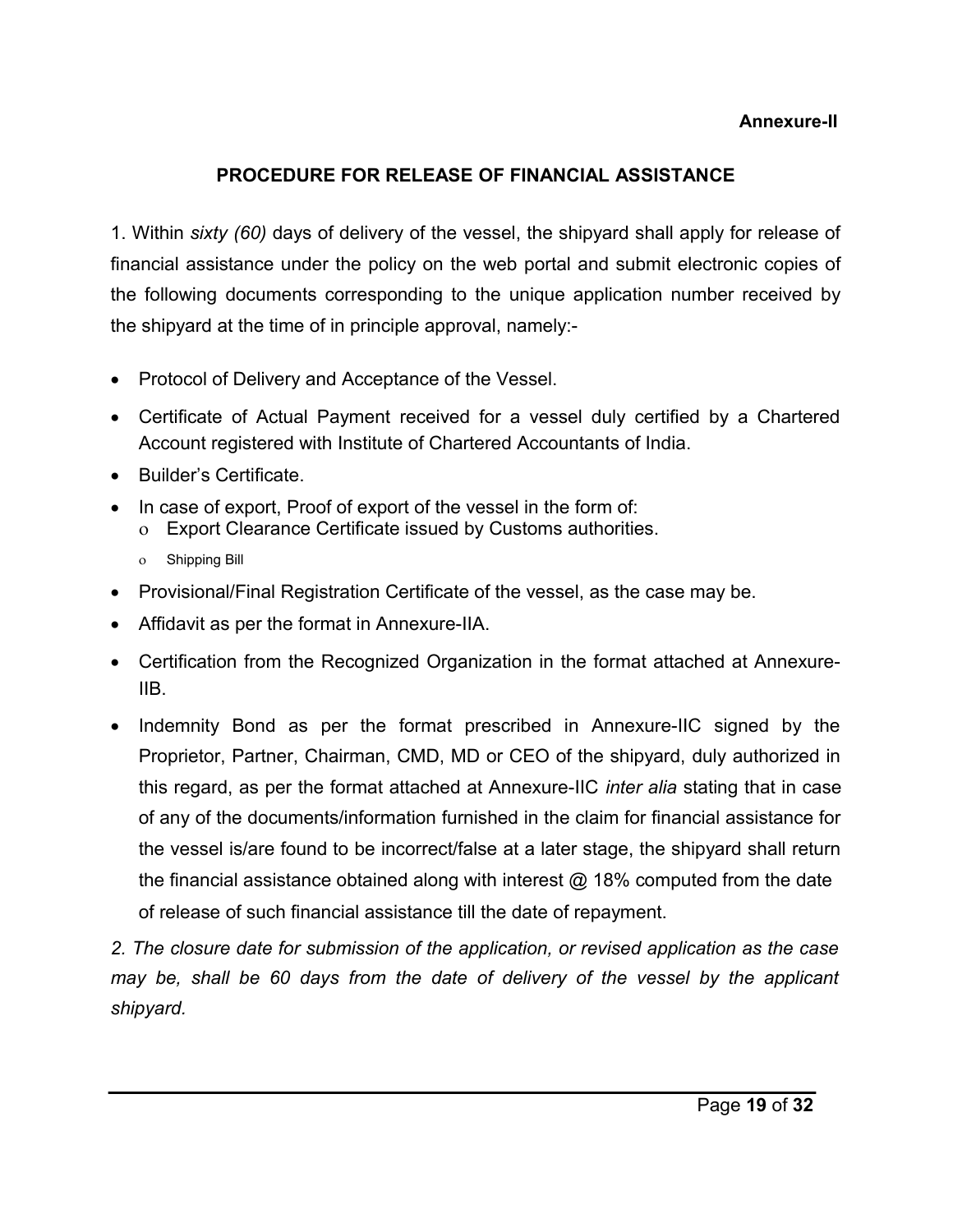*3. Subsequent to such submission, the competent authority shall scrutinize the application and permit release of financial assistance to the applicant shipyard within forty five (45) days of closure of application. In case the competent authority notices any deficiency of requisite documents, it may indicate the same to the shipyard within 45 days from the date of closure of the application for providing clarification.* 

*4. In cases where clarifications are required, the applicant shipyard should clarify the deficiency within thirty (30) days of receipt of such communication from the competent authority.* 

*5. On receipt of such clarification, the competent authority shall make a decision to permit or decline release of financial assistance on the said application within thirty (30) days of receipt of such clarification. In case of denial, the reason for such denial shall be communicated in detail to the applicant shipyard.*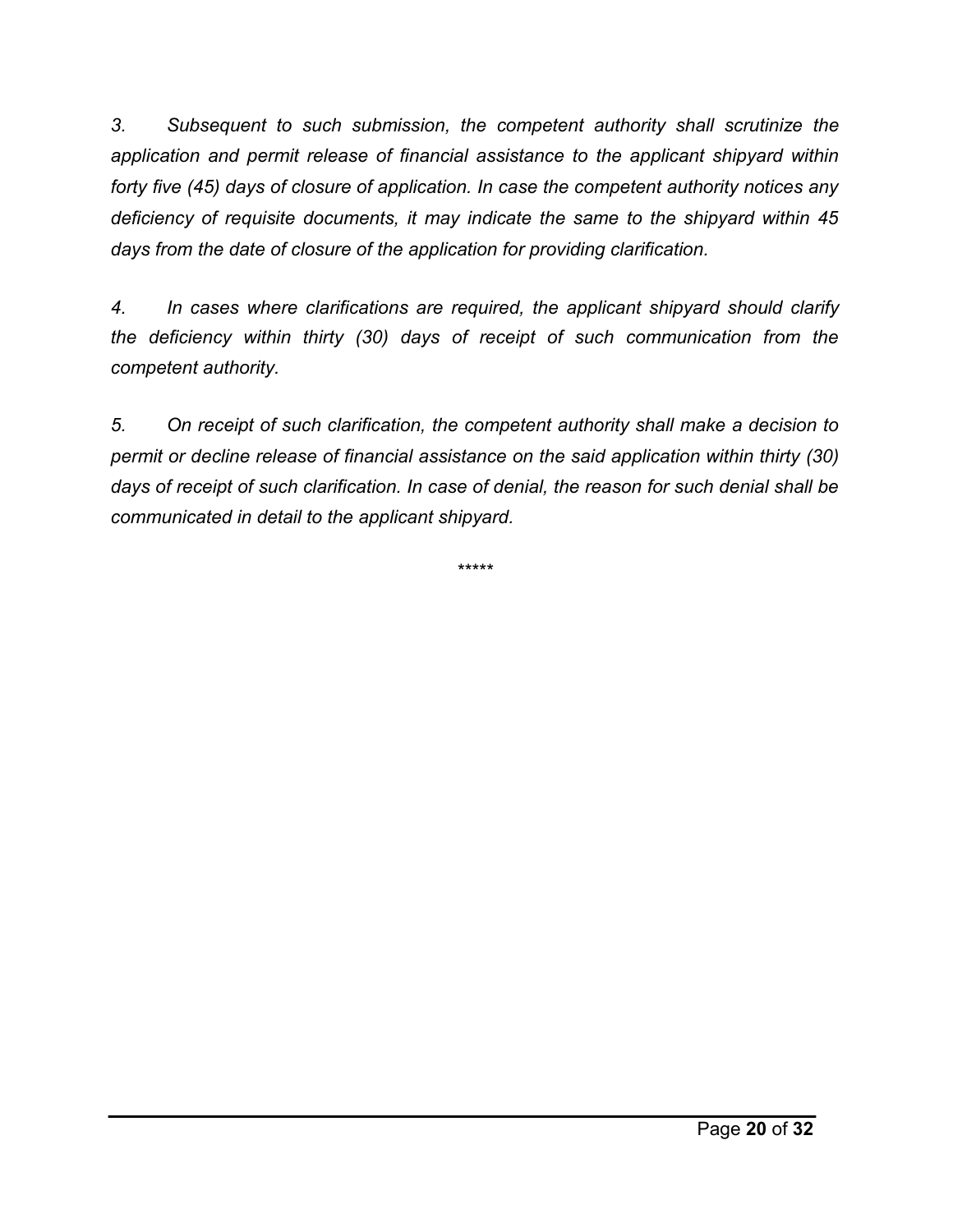#### **Annexure-IIA**

#### **DRAFT AFFIDAVIT FORMAT**

I, \_\_\_\_\_\_\_\_ (*insert name*), son/daughter of \_\_\_\_\_\_\_\_ (*insert Father's name*), being the authorized signatory of \_\_\_\_\_\_\_\_ (*insert name of the Shipyard*) (hereinafter referred to as the "Shipyard") do hereby solemnly affirm and state as under:

1. That I am the \_\_\_\_\_\_\_\_ of \_\_\_\_\_\_\_\_ (*insert name of Shipyard*) and am competent to swear this affidavit.

2. I state that *insert name of the Shipyard* is a company/partnership firm/proprietorship firm registered under the applicable laws of the country and situated in *insert name of the State*) and the activities are carried out/operated within the territories of India.

3. I state that the shipyard has executed a contract dated \_\_\_\_\_\_\_\_(*insert date of contract*) with M/s.\_\_\_\_\_\_\_\_ (*insert name and address of the ship owner/buyer*) for construction of \_\_\_\_\_\_\_\_ (*insert details of the vessel like Hull No, DWT and type/category of the vessel*) (hereinafter referred to as the "Vessel").I state that the order is an export/domestic order and has been obtained on competitive bidding/negotiated/nomination basis.

4. I state that as per the contract the following vessel (s) havebeen delivered to the ship owner M/s. \_\_\_\_\_\_\_\_ (*insert name of the buyer*) on the following dates, namely:-

(i) (Identification Details of Vessel 1) on \_\_\_\_\_\_\_\_ (*actual delivery date*).

(ii) (Identification Details of Vessel 2) on \_\_\_\_\_\_\_\_ (*actual delivery date*).

….

5. I state that the Shipyard has obtained the foreign currency in the following Bank Accounts for all financial transactions with the buyer/ship owner, namely:-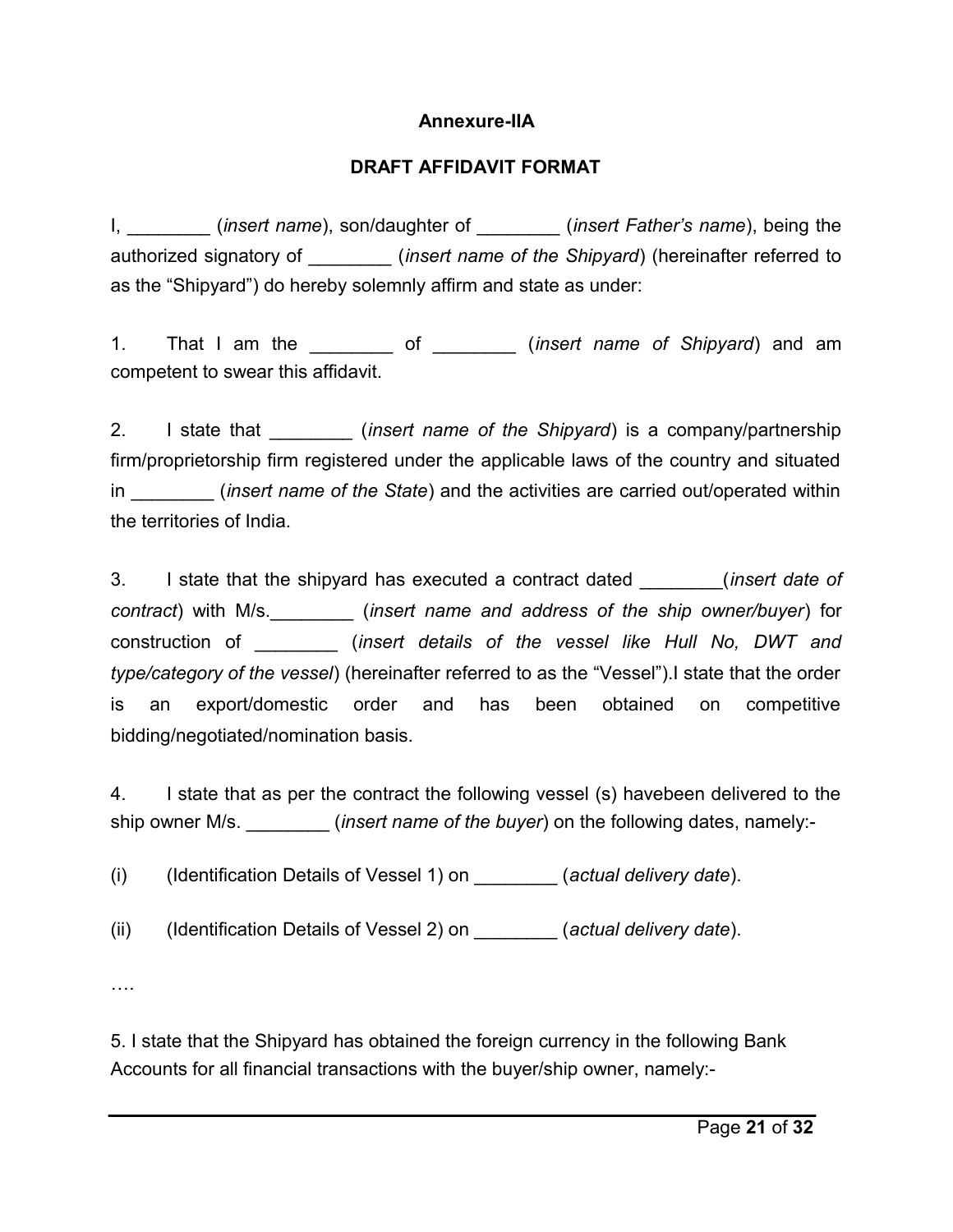(i) Bank Account No. \_\_\_\_\_\_\_ (*insert bank account number*) opened in \_\_\_\_\_\_\_\_\_ (*insert name and address of the Branch of the Bank*) in the name of \_\_\_\_\_\_\_\_\_\_\_\_ (*insert name of the shipyard*).

(ii) Bank Account No. *insert bank account number*) opened in (*insert name and address of the Branch of the Bank*) in the name of (*insert name of the shipyard*).

….

6. I state that :

(a) The major portion of the hull of the vessel has been constructed and assembled in India.

(b) The assembly of the hull, installation and commissioning of the major machinery and equipment has been done in India. The tests/trials of the complete vessel have been done at \_\_\_\_\_\_\_\_\_\_\_\_\_\_\_\_\_\_\_\_\_\_\_\_\_based on the owner's requirements/Contract.

*(c) The shipyard has not claimed and will not claim any monetary support under any other policy or scheme of the Central or State Government for the said vessel. Such support shall not include:* 

*(i) any exemptions of domestic taxes or import duties applicable on procurement of raw materials, components or capital goods, as the case may be;* 

*(ii) any fiscal or monetary benefits arising from the location of shipyard;* 

*(iii) any fiscal or monetary benefits arising from grant of infrastructure status to the shipyard; or,* 

*(iv) any other fiscal or monetary benefit available by virtue of being a shipyard irrespective of the vessel being constructed/ repaired thereat.*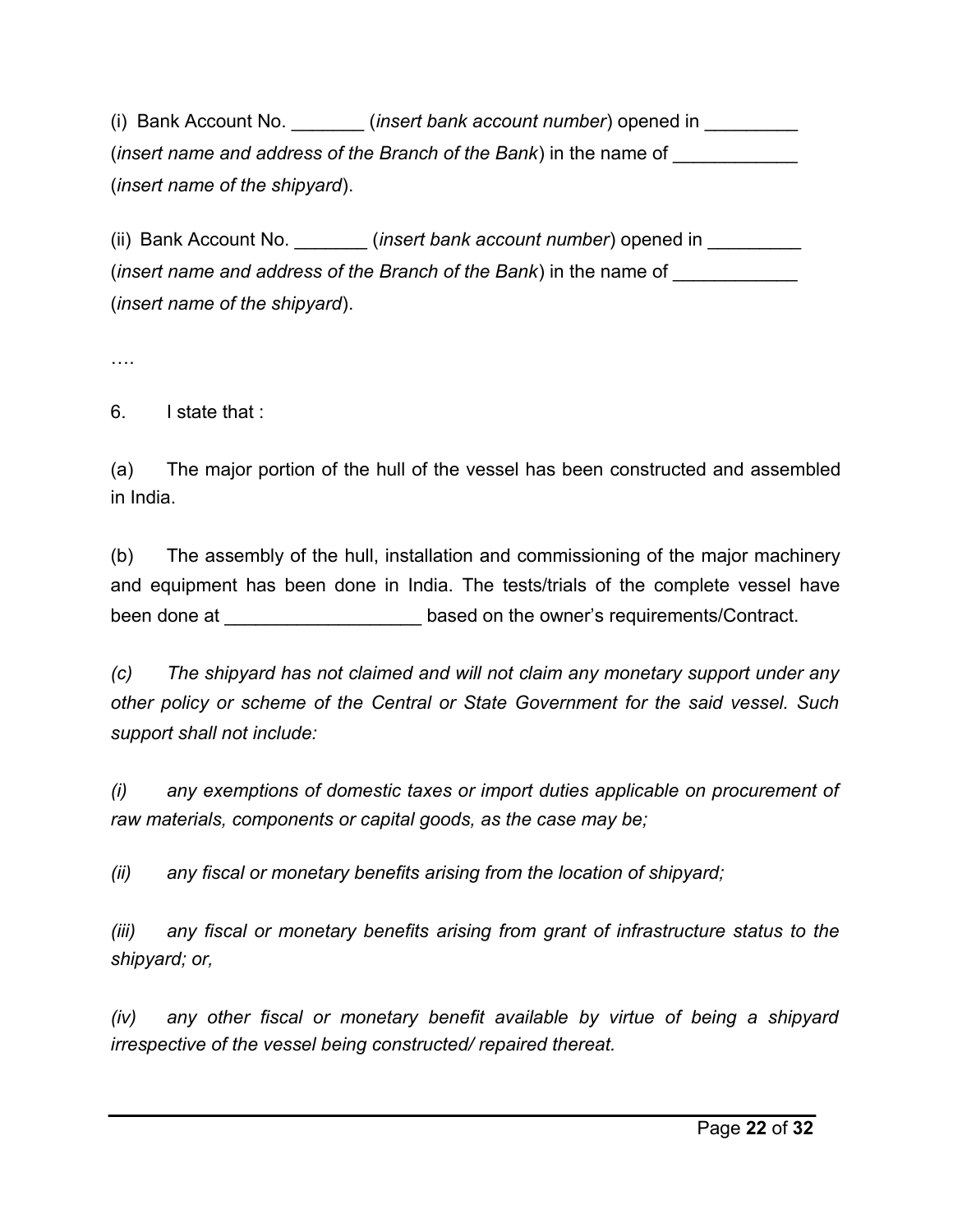(d) The construction of the vessel (s) mentioned in Para 4 above has commenced after the signing of the said contract on \_\_\_\_\_\_\_\_\_\_\_\_ (Date of contract as mentioned in Para 3 above.

7. I state that the following documents have been furnished by the Shipyard in support of its application for release of financial assistance, namely:-

Protocol of Delivery and Acceptance of the Vessel.

Certificate of Actual Payment received for a vessel duly certified by a Chartered Account registered with Institute of Chartered Accountants of India.

Builder's Certificate.

In case of export, Proof of export of the vessel in the form of:

- Export Clearance Certificate issued by Customs authorities.
- Shipping Bill

Provisional/Final Registration Certificate of the vessel, as the case may be. Affidavit as per the format in Annexure-IIA.

Certification from the Recognized Organization in the format attached at Annexure-IIB.

Indemnity Bond signed by the Proprietor, Partner, Chairman, CMD, MD or CEO of the shipyard, duly authorized in this regard, as per the format attached at Annexure-IIC.

8. I state that all the above documents are true copies of their originals and are genuine.

I undertake to furnish any other/further/additional documents that may be asked by the Government of India for release of financial assistance to the Shipyard.

## **VERIFICATION**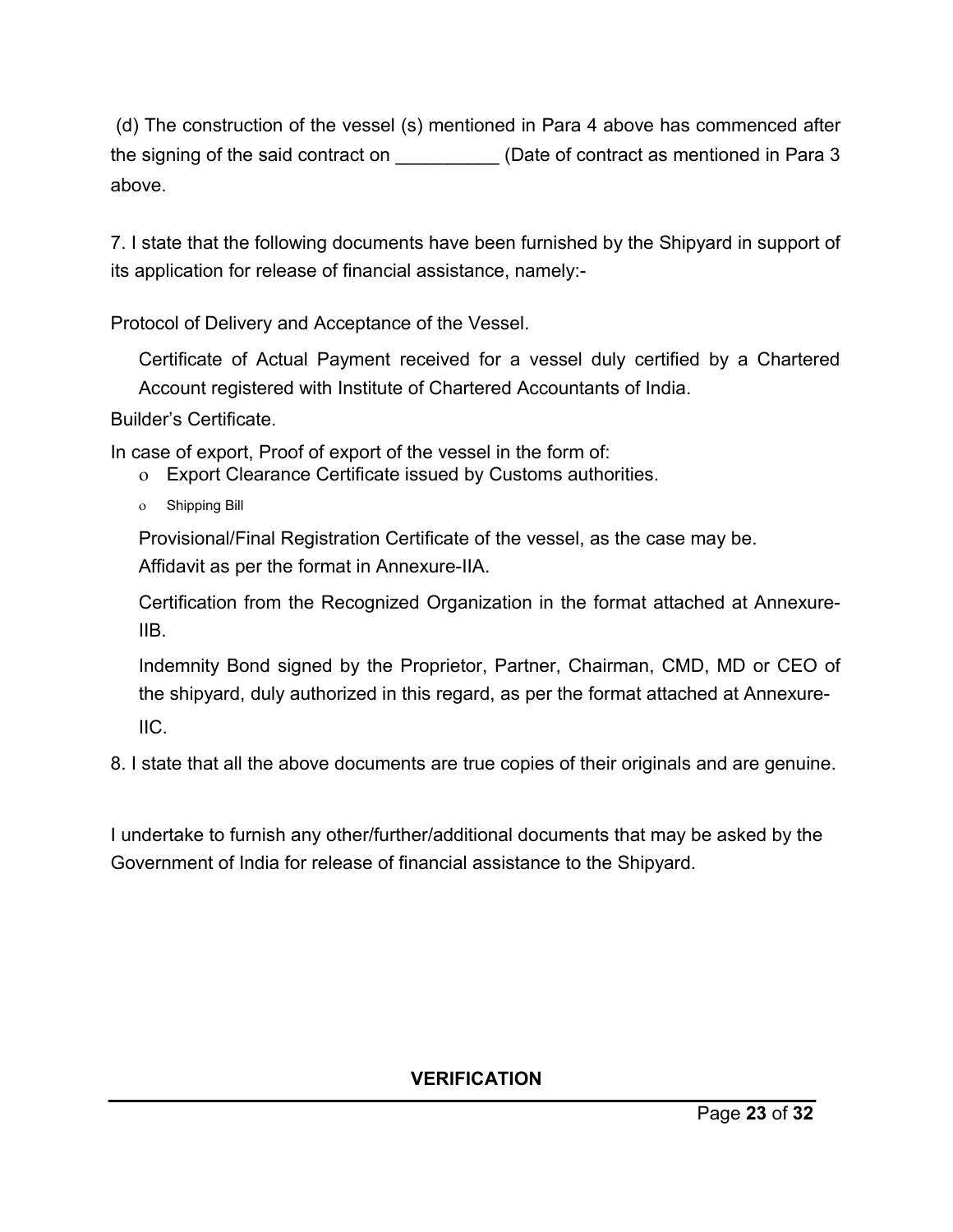Verified at \_\_\_\_\_\_\_\_(*insert place*) on this the \_\_\_\_\_\_\_\_ day of \_\_\_\_\_\_\_\_ 20\_\_ that the contents of the foregoing affidavit are true and correct to the best of my knowledge and no part of it is false and nothing material has been concealed therefrom.

## DEPONENT

NOTE :- The affidavit shall be executed after discharging the Stamp Duty Liability on the affidavit at the rate prescribed in the applicable State Stamp Act or the Indian Stamp Act whichever is applicable.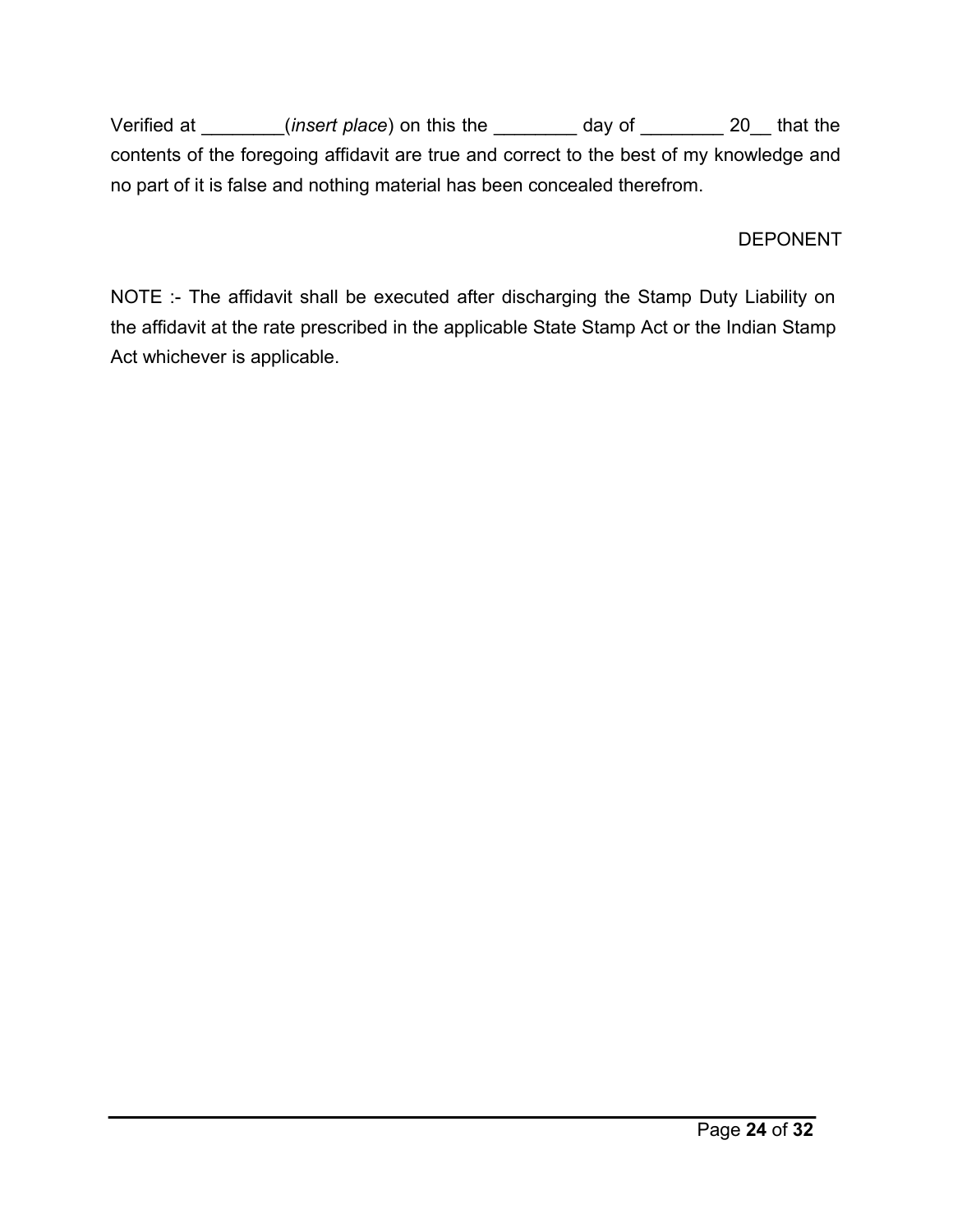#### **Annexure-IIB**

### (Letter Head of the Recognized Organization)

To,

[The competent authority]

**Subject: Inspection Certificate for Vessel No. \_\_\_\_\_\_\_**

This is to certify that:

(a) The above vessel has been inspected by the surveyors of the Recognized Organization to verify that the said vessel has been built in accordance with technical specification as per the initial contract dated \_\_\_\_\_\_\_\_ and found to be conforming to the Contractual Specification.

(b) It is also certified that the construction of the vessel has commenced on

(c) It is further certified that the major portion of the hull of the vessel has been constructed and assembled in India. The assembly of the hull, installation and commissioning of the major machinery and equipment has been done in India. The tests/trials of the complete vessel have been done at \_\_\_\_\_\_\_\_\_\_\_\_\_\_\_\_\_\_\_\_\_\_\_\_\_ based on the owner's requirements/Contract.

(d) Main Particulars of the ship, Report of Survey and Survey Findings are placed at Annexure-IIB1, Annexure-IIB2 and Annexure-IIB3 respectively.

Yours sincerely,

(Name of the authorized signatory)

Enclosures: As above.

Copy to: \_\_\_\_\_\_\_\_\_\_\_\_\_\_\_\_ (*insert name of the Shipyard*)

Page **25** of **32**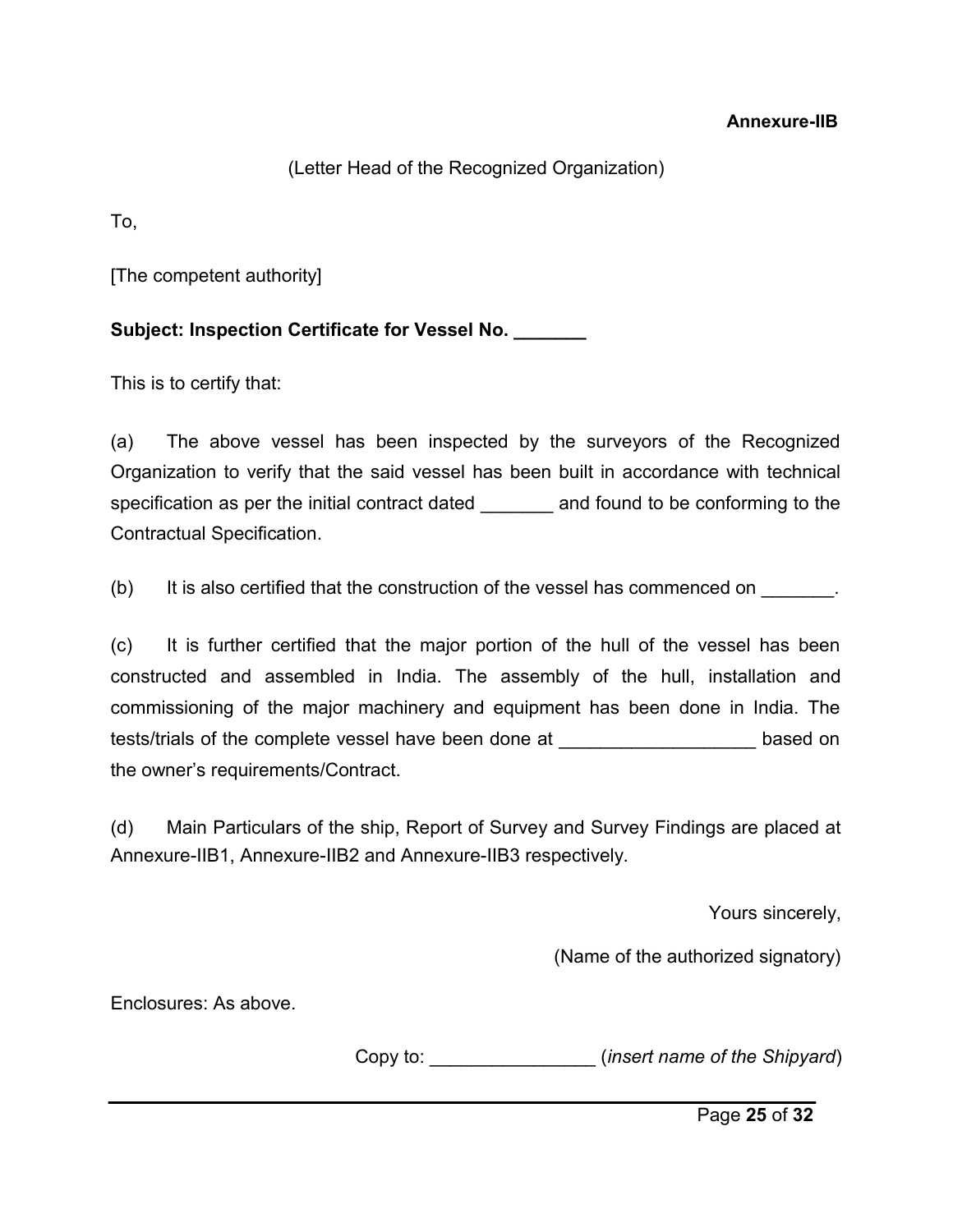#### **ANNEXURE-IIB1**

# **MAIN PARTICULARS**

| Name of Ship                          |    |                                                                                                                      |  |
|---------------------------------------|----|----------------------------------------------------------------------------------------------------------------------|--|
| Owner                                 |    |                                                                                                                      |  |
| IMO No.                               |    |                                                                                                                      |  |
| Name of Shipyard                      | t  |                                                                                                                      |  |
| Yard No.                              |    | <u> 1989 - Johann Barbara, martin amerikan basar dan basa dan basar dalam basa dalam basa dalam basa dalam basa </u> |  |
| Contract Ref.                         | t, | <u> 1989 - Johann Barbara, martxa a</u>                                                                              |  |
| <b>Gross Tonnage</b>                  |    |                                                                                                                      |  |
| Type of Vessel                        |    |                                                                                                                      |  |
| <b>Main Dimensions:-</b>              |    |                                                                                                                      |  |
| Length over all                       |    |                                                                                                                      |  |
| <b>Breadth moulded</b>                |    | $\overline{\phantom{a}}$ m                                                                                           |  |
| Depth                                 |    |                                                                                                                      |  |
| Class Notation: ____________________  |    |                                                                                                                      |  |
| Descriptive Note: ___________________ |    |                                                                                                                      |  |
|                                       |    |                                                                                                                      |  |
| lssued at: ______________________     |    |                                                                                                                      |  |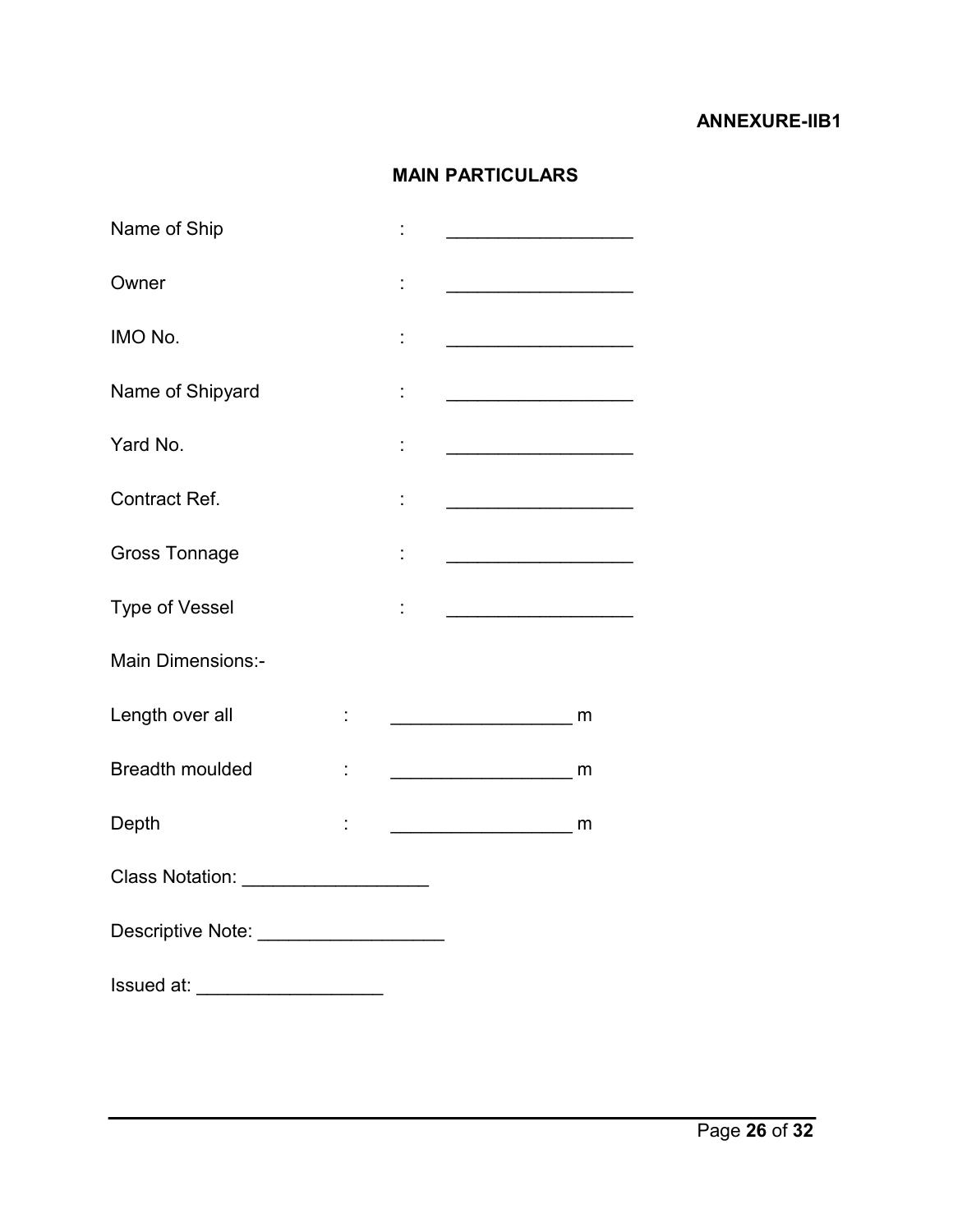#### **ANNEXURE-IIB2**

## **REPORT OF SURVEY**

| Upon the request from Shipbuilder M/s. _____________________, India, the undersigned                                                                                                                                                                  |  |  |  |  |
|-------------------------------------------------------------------------------------------------------------------------------------------------------------------------------------------------------------------------------------------------------|--|--|--|--|
| Surveyor carried out Survey of their_________________________ vessel                                                                                                                                                                                  |  |  |  |  |
|                                                                                                                                                                                                                                                       |  |  |  |  |
| built, conforms to the Contract Specification, during the period ________________                                                                                                                                                                     |  |  |  |  |
| date______________________, at the Shipyard's premises at (_____________________                                                                                                                                                                      |  |  |  |  |
| $location$ (0.000)                                                                                                                                                                                                                                    |  |  |  |  |
| The following have been observed/ verified as part of the above survey:                                                                                                                                                                               |  |  |  |  |
| (a)                                                                                                                                                                                                                                                   |  |  |  |  |
| (b)                                                                                                                                                                                                                                                   |  |  |  |  |
| $(c)$ and $(c)$ and $(c)$ and $(c)$ and $(c)$ and $(c)$ and $(c)$ and $(c)$ and $(c)$ and $(c)$ and $(c)$ and $(c)$ and $(c)$ and $(c)$ and $(c)$ and $(c)$ and $(c)$ and $(c)$ and $(c)$ and $(c)$ and $(c)$ and $(c)$ and $(c)$ and $(c)$ and $(c)$ |  |  |  |  |
| $(d)$ and $\overline{\phantom{a} }$                                                                                                                                                                                                                   |  |  |  |  |

(e)**\_\_\_\_\_\_\_\_\_\_\_\_\_\_\_\_\_\_**

(f)**\_\_\_\_\_\_\_\_\_\_\_\_\_\_\_\_\_\_**

(g)**\_\_\_\_\_\_\_\_\_\_\_\_\_\_\_\_\_\_**

Sd/-

(Name of the authorized signatory)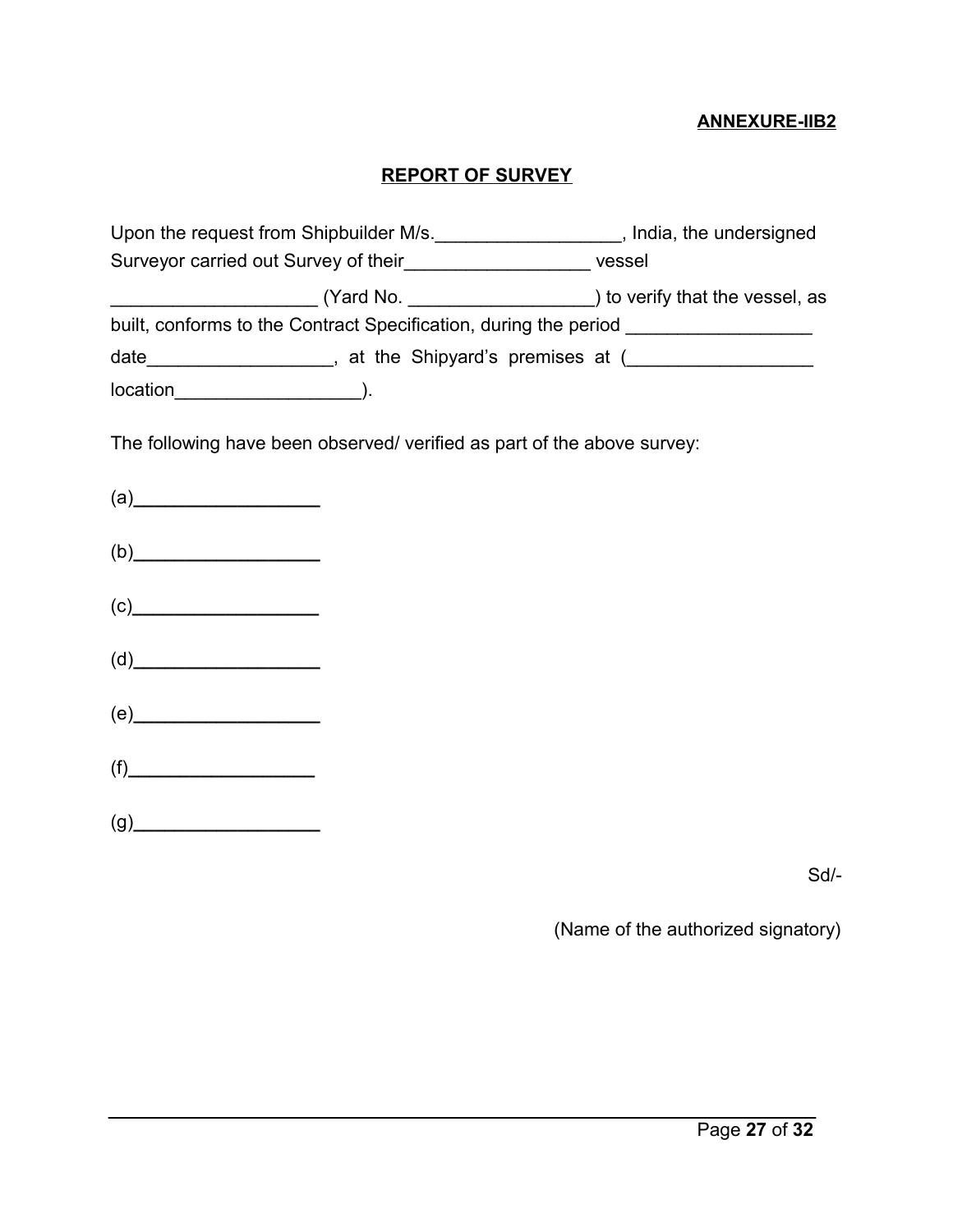#### **ANNEXURE-IIB3**

# **DEVIATIONS FROM THE CONTRACT SPECIFICATION**

**\_\_\_\_\_\_\_\_\_\_\_\_\_\_\_\_\_\_\_\_\_\_\_\_\_\_\_\_\_\_\_\_\_\_\_\_\_\_\_\_\_\_\_\_\_\_\_\_\_\_\_\_\_\_\_\_\_\_\_\_\_\_\_\_\_\_\_\_\_\_**

**\_\_\_\_\_\_\_\_\_\_\_\_\_\_\_\_\_\_\_\_\_\_\_\_\_\_\_\_\_\_\_\_\_\_\_\_\_\_\_\_\_\_\_\_\_\_\_\_\_\_\_\_\_\_\_\_\_\_\_\_\_\_\_\_\_\_\_\_\_\_**

Sd/-

(Name of the authorized signatory)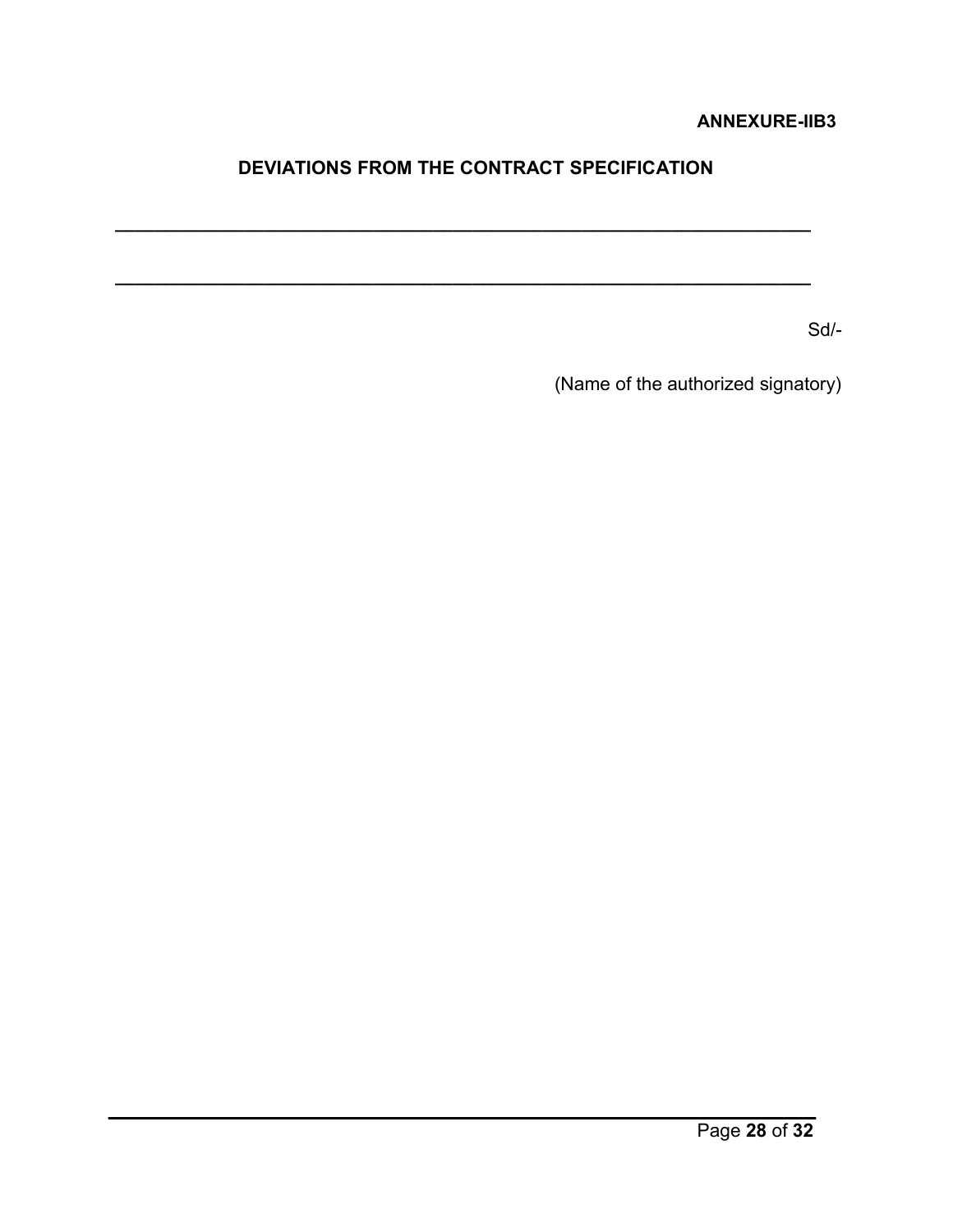#### **FORMAT OF THE INDEMNITY BOND**

#### **INDEMNITY BOND**

|  |  |                                                                                  |  |  | on this         |  |
|--|--|----------------------------------------------------------------------------------|--|--|-----------------|--|
|  |  |                                                                                  |  |  |                 |  |
|  |  |                                                                                  |  |  | (insert name of |  |
|  |  | proprietor/partner/Chairman/CMD/MD/CEO), son/daughter of _______________________ |  |  |                 |  |
|  |  | (insert father's name) of _______________(insert name and address of the         |  |  |                 |  |
|  |  | Shipyard) (hereinafter called "the Shipyard")                                    |  |  |                 |  |
|  |  |                                                                                  |  |  |                 |  |

#### IN FAVOUR OF

**\_\_\_\_\_\_\_\_\_\_\_\_\_\_\_\_\_\_.**

**\_\_\_\_\_\_\_\_\_\_\_\_\_\_\_\_\_\_.**

Government of India represented through Ministry of Shipping, Transport Bhavan, 1, Transport Bhavan, New Delhi- 110 001 (hereinafter called the "Government").

WHEREAS**\_\_\_\_\_\_\_\_\_\_\_\_\_\_\_\_\_\_**(*insert name of shipyard*)("Shipyard") had executed a Contract with M/s. **\_\_\_\_\_\_\_\_\_\_\_\_\_\_\_\_\_\_** (*insert full name and address of the buyer*) vide agreement dated**\_\_\_\_\_\_\_\_\_\_\_\_\_\_\_\_\_\_**forconstruction of

**\_\_\_\_\_\_\_\_\_\_\_\_\_\_\_\_\_\_**(*insert details of the vessel like Hull No, DWT and type/category of the vessel*).The order had been obtained on competitive bidding/negotiation/nomination basis.

AND WHEREAS the vessel was due for delivery on **\_\_\_\_\_\_\_\_\_\_\_\_\_\_\_\_\_\_** as per paragraph**\_\_\_\_\_\_\_\_\_\_\_\_\_\_\_\_\_\_** of the contract and has been delivered to the ship owner i.e.M/s. **\_\_\_\_\_\_\_\_\_\_\_\_\_\_\_\_\_\_** (*insert name of the Buyer*) on

**\_\_\_\_\_\_\_\_\_\_\_\_\_\_\_\_\_\_**vide Protocol of Delivery and Acceptance dated

AND WHEREAS the Shipyard has applied to the Ministryfor release of financial assistance in respect of the Vessel, and obtained the in principle approval on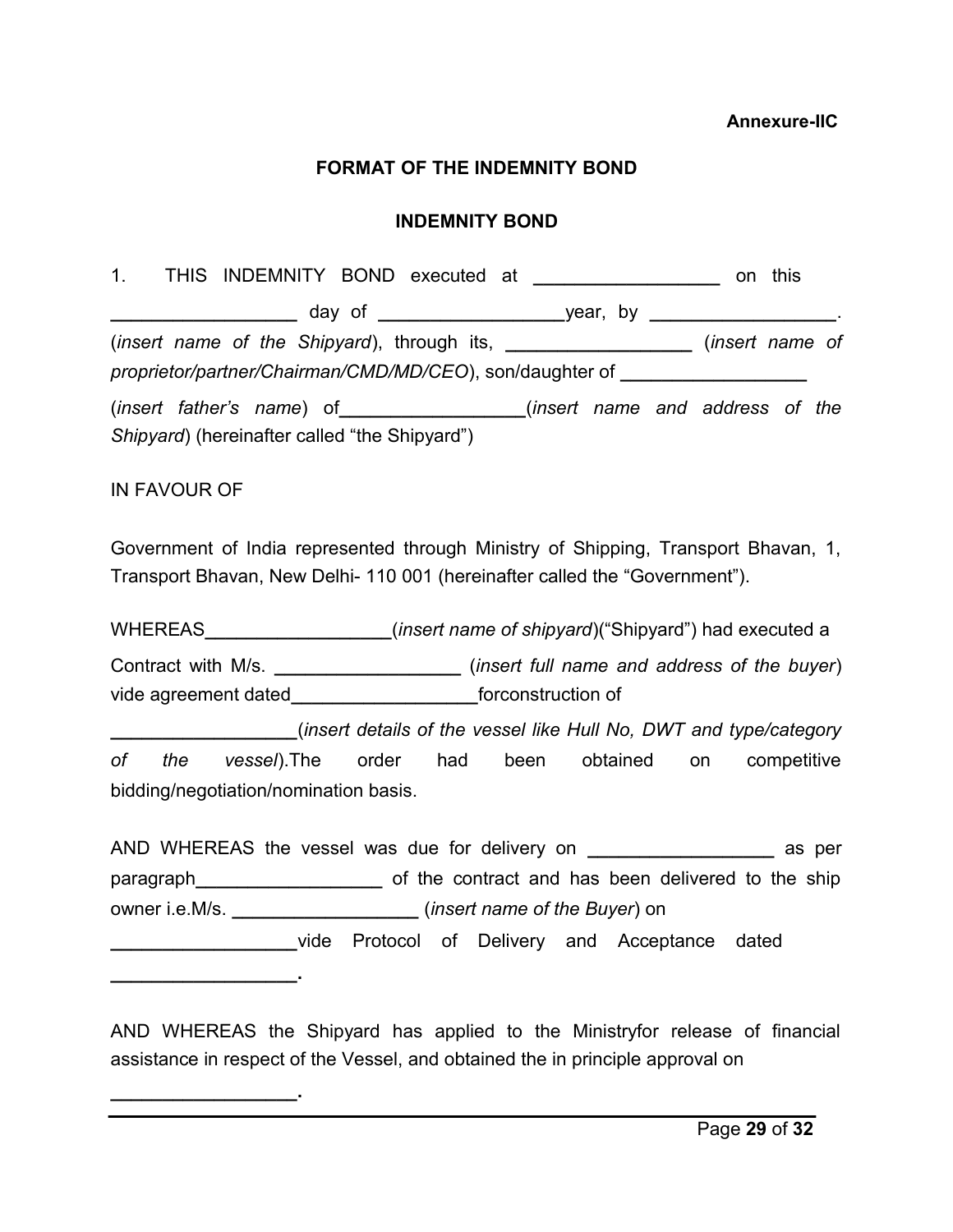AND WHEREAS on the basis of the documents furnished, the Shipyard is eligible for

**\_\_\_\_\_\_\_\_\_\_\_\_\_\_\_\_\_\_**%financial assistance in respect of the Vessel on the following terms and conditions:

- (a) The documents furnished by the Shipyard are true copies of their originals and are genuine.
- (b) The vessel for which financial assistance is being claimed by the Shipyard has been built in accordancewith the technical specification reflected in the initial contract document and there has been no major variation in the same.
- (c) The major portion of the hull of the vessel for which financial assistance is claimed has been constructed and assembled in India.The assembly of the hull, installation and commissioning of the major machinery and equipment of the vessel has been done in India. The test/trials have been done in India/outside India, in terms of the Contract/owner requirements.
- (d) The construction of the said vessel (s) has commenced after the date of signing of contract.
- (e) The Shipyard shall furnish any other further/additional documents that may be required by theGovernment for release of financial assistance to the shipyard.
- (f) The amount of financial assistance that may be received by the Shipyard shall be the full and final settlement of the claim of the shipyardtowardsfinancial assistance and the shipyard shall have no further claim from the Government in this regard.
- (g) The Shipyard shall accept the financial assistance as assessed by the Government as full and final settlement of their claim.

NOW, THEREFORE, THESE PRESENTWITNESSTH:

That in pursuance of conditions hereinbefore mentioned, which the Shipyard has accepted without any condition or reservation, the Shipyard hereby agrees to indemnify and keep harmless the Governmentagainst all damages, losses, claims, costs, etc. which the Government may have to suffer, undergo, incur as a result of any misrepresentation of any information to the Governmentfor release of financial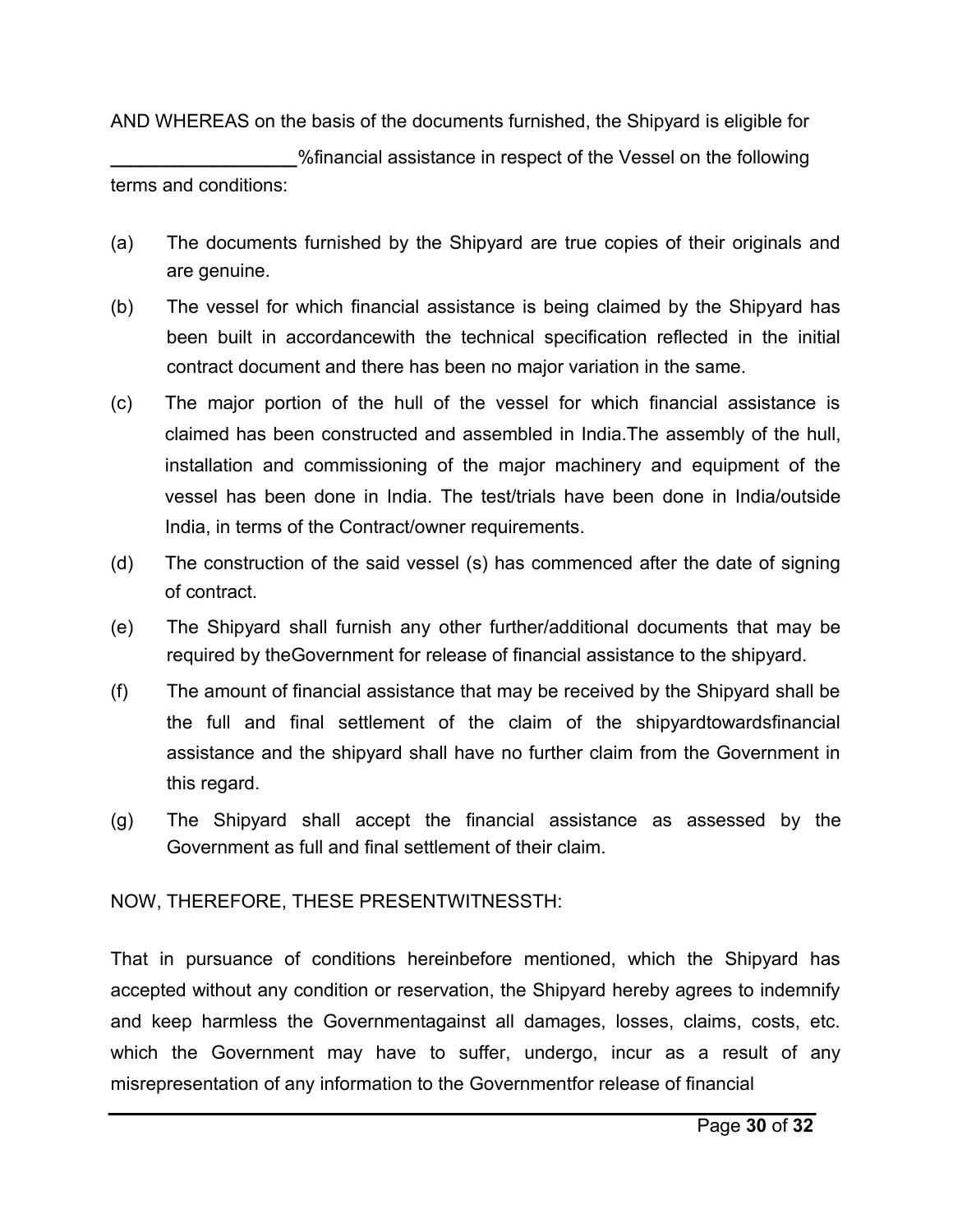assistance to the Shipyard for the Vessel. Further, the financial assistance received by the Shipyard would be returned with interest@18 percent per annum, from the date of grant of financial assistance, if any information/document furnished by the Shipyard for claiming such assistanceis found to be incorrect.

# (PROPRIETOR/PARTNER/CMD/CHAIRMAN/CEO/MD)

Witnesses:

- 1. …………………..(Name and sign)
- 2. …………………..(Name and sign)

NOTE :- The affidavit shall be executed after discharging the Stamp Duty Liability on the affidavit at the rate prescribed in the applicable State Stamp Act or the Indian Stamp Act whichever is applicable.